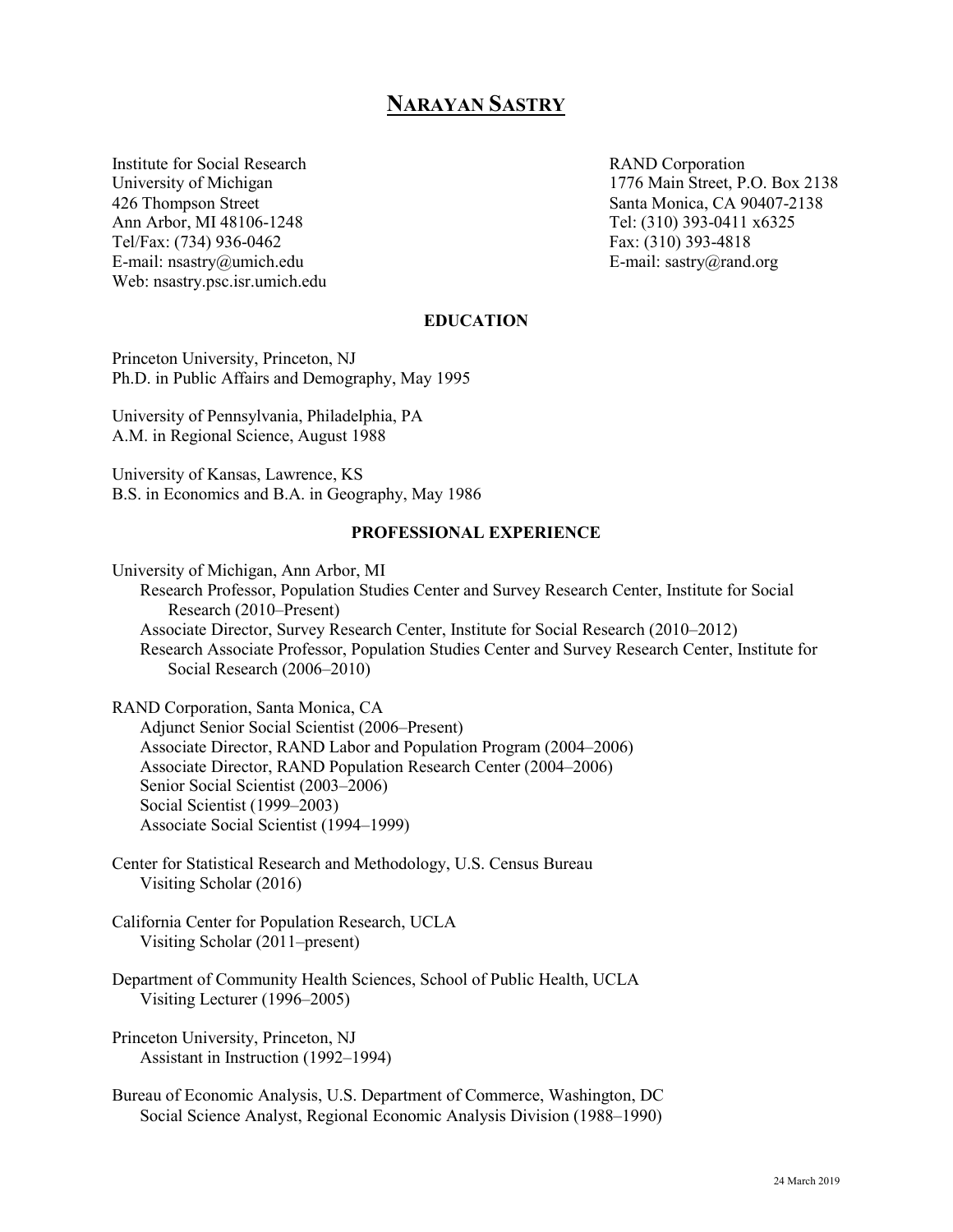World Bank, Washington, DC (1999–2000) Population Council, New York, NY (1992) Social Science Data Center, University of Pennsylvania, Philadelphia, PA (1989–1990) Consultant

## **PUBLICATIONS**

- Sastry, Narayan, Paula Fomby, and Katherine McGonagle. Forthcoming. "Effects on Core Panel Attrition and Fieldwork Outcomes from Selection for a Supplemental Study: Evidence from the Panel Study of Income Dynamics," in Peter Lynn (ed.), *Advances in Longitudinal Survey Methodology*. London: Wiley.
- Schickedanz, Adam, José J. Escarce, Neal Halfon, Narayan Sastry, and Paul J. Chung. In Press. "Adverse Childhood Experiences and Household Out-of-Pocket Health Care Costs," *American Journal of Preventive Medicine*.
- Johnson, David S., Katherine A. McGonagle, Vicki A. Freedman, and Narayan Sastry. 2018. "Fifty Years of the Panel Study of Income Dynamics: Past, Present, and Future," *THE ANNALS of The American Academy of Political and Social Science*, 680: 9–28.
- Fomby, Paula, and Narayan Sastry. 2018. "Data Collection on Sensitive Topics with Adolescents Using Interactive Voice Response Technology," *methods, data, analyses*, 20.
- Schickedanz, Adam, Neal Halfon, Narayan Sastry, and Paul J. Chung. 2018. "Parents' Adverse Childhood Experiences and Their Children's Behavioral Health Problems," *Pediatrics*, 142(2): e20180023.
- Hicks, Andrew L., Mark S. Handcock, Narayan Sastry, and Anne R. Pebley. 2018. "Sequential Neighborhood Effects: The Effect of Long-Term Exposure to Concentrated Disadvantage on Children's Reading and Math Test Scores," *Demography*, 55(10): 1-31.
- Sastry, Narayan, Paula Fomby, and Katherine McGonagle. 2018. "Using the Panel Study of Income Dynamics to Conduct Life Course Analysis," in Neal Halfon, Christopher Forrest, Richard Lerner, and Elaine M. Faustman (eds.), *Life Course Health Development Science*. New York: Springer, 579– 599.
- Fomby, Paula, Narayan Sastry, and Katherine A. McGonagle. 2017. "Effectiveness of a Time-Limited Incentive on Participation by Hard-to-Reach Respondents in a Panel Study," *Field Methods*, 29(3): 238–251.
- McGonagle, Katherine, and Narayan Sastry. 2016. "Using the Panel Study of Income Dynamics to Analyze Housing Decisions, Dynamics, and Effects," *Cityscape*, 18(1): 185–199.
- Bzostek, Sharon, Narayan Sastry, Noreen Goldman, Anne Pebley, and Denise Duffy. 2016. "Using Vignettes to Rethink Latino-White Disparities in Self-Rated Health," *Social Science & Medicine*, 149: 46–65.
- DeCamp, Lisa, Hwajung J. Choi, Elena Fuentes-Afflick, and Narayan Sastry. 2015. "A Multilevel Analysis of the Latino Paradox: Immigrant Latino Neighborhoods and Infant Mortality in Los Angeles County," *Maternal and Child Health Journal*, 19(6): 1354–1363.
- Sastry, Narayan. 2015. "Stressful Life Experiences and Contexts and their Effects on Parents and Parenting," in P. Amato, A. Booth, S. McHale, and J. Van Hook (Eds.), *Families in an Era of*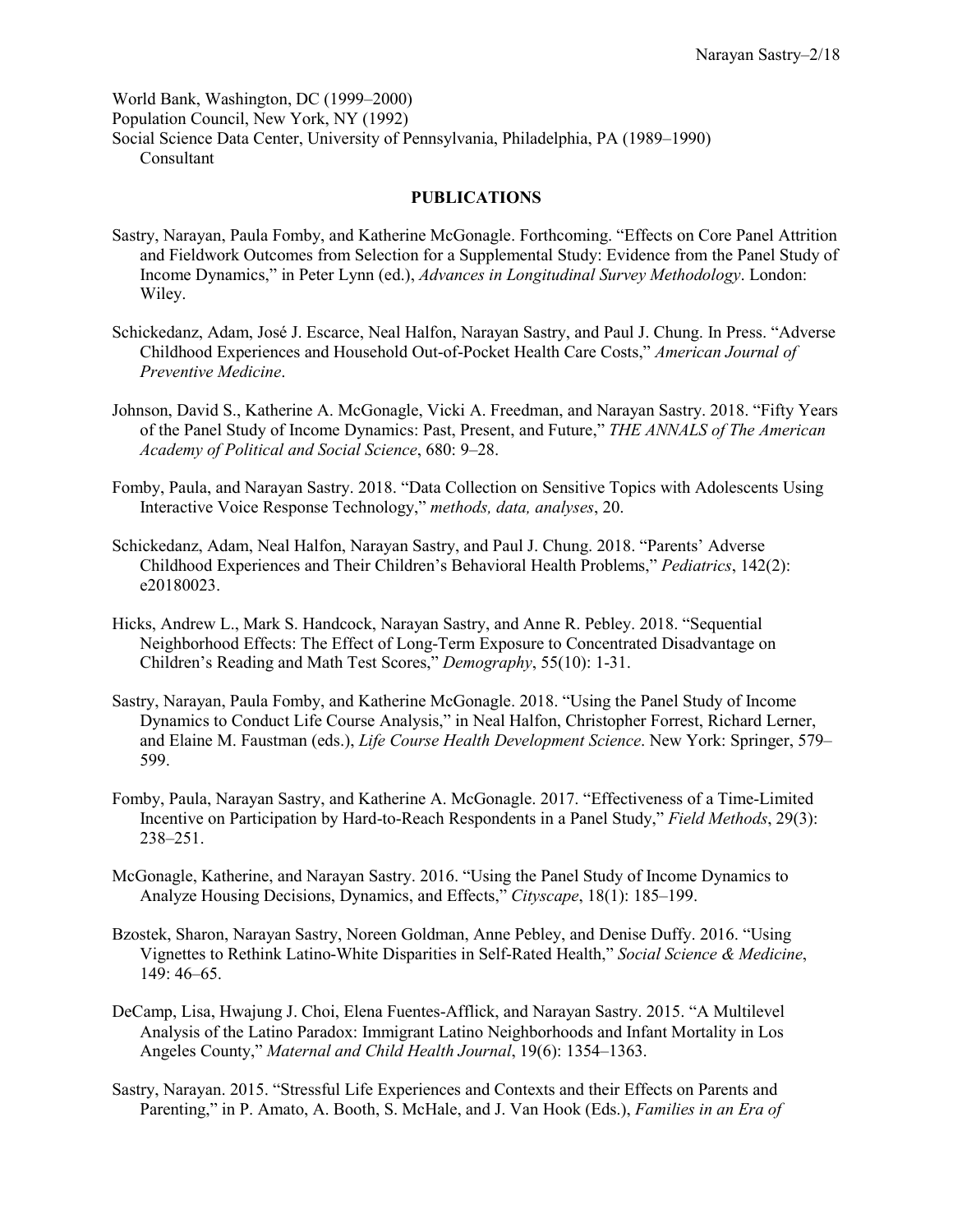*Increasing Inequality: Diverging Destinies*. National Symposium on Family Issues, Volume 5, Pp. 105–111. New York: Springer.

- McGonagle, Katherine, and Narayan Sastry. 2015. "Cohort Profile: The Panel Study of `Income Dynamics' Child Development Supplement (CDS) and Transition into Adulthood Study (TA)," *International Journal of Epidemiology*, 44(2): 415–422.
- Clarke, Philippa, Narayan Sastry, Denise Duffy, and Jennifer Ailshire. 2014. "Accuracy of Self-Reported vs. Measured Weight over Adolescence and Young Adulthood: Findings from the National Longitudinal Study of Adolescent Health (1996–2008)," *American Journal of Epidemiology*, 180(2): 153–159.
- Sastry, Narayan, and Jesse Gregory. 2014. "The Location of Displaced New Orleans Residents in the Year after Hurricane Katrina," *Demography*, 51: 753–775.
- Sastry, Narayan, and Jesse Gregory. 2013. "The Effect of Hurricane Katrina on the Prevalence of Health Impairments and Disability among Adults in New Orleans: Differences by Age, Race, and Sex," *Social Science & Medicine*, 80: 121–129.
- McGonagle, Katherine A., Robert F. Schoeni, Narayan Sastry, and Vicki Freedman. 2012. "The Panel Study of Income Dynamics: Overview, Recent Innovations, and Potential for Life Course Research," *Longitudinal and Life Course Studies*, 3(2): 268–284.
- Sastry, Narayan. 2012. "Neighborhood Effects on Children's Achievement: A Review of Recent Research," in *The Oxford Handbook of Poverty and Child Development*, Valerie Maholmes and Rosalind B. King (eds.). New York: Oxford University Press, 423–447.
- Jones, Malia, Anne R. Pebley, and Narayan Sastry. 2011. "Eyes on the Block: Measuring Urban Physical Disorder through In-Person Observation," *Social Science Research*, 40(2):523–537.
- Sastry, Narayan, and Sarah Burgard. 2010. "Changes in Diarrheal Disease and Treatment among Brazilian Children from 1986 to 1996," *Population Research and Policy Review*, 30(1):81–100.
- Sastry, Narayan, and Anne R. Pebley. 2010. "Family and Neighborhood Sources of Socioeconomic Inequality in Children's Achievement," *Demography*, 47(3): 777–800.
- Fussell, Elizabeth, Narayan Sastry, and Mark VanLandingham. 2010. "Race, Socioeconomic Status, and Return Migration to New Orleans after Hurricane Katrina," *Population and Environment*, 31(1–3): 20–42.
- Sastry, Narayan, Katherine McGonagle, and Robert F. Schoeni. 2009. "Introduction to the Special Issue on the Scientific Assessment of Biomeasures in the Panel Study of Income Dynamics," *Biodemography and Social Biology*, 55(2): 113–117.
- Sastry, Narayan. 2009. "Displaced New Orleans Residents in the Aftermath of Hurricane Katrina: Results from a Pilot Survey," *Organization and Environment*, 22(4): 395–409.
- Sastry, Narayan, and Mark VanLandingham. 2009. "Prevalence of and Disparities in Mental Illness among Pre-Katrina Residents of New Orleans One Year after Hurricane Katrina," *American Journal of Public Health*, 99: S725–S731.
- Sastry, Narayan. 2009. "Tracing the Effects of Hurricane Katrina on the Population of New Orleans: The Displaced New Orleans Residents Pilot Study," *Sociological Methods & Research*, 38(1): 171–196.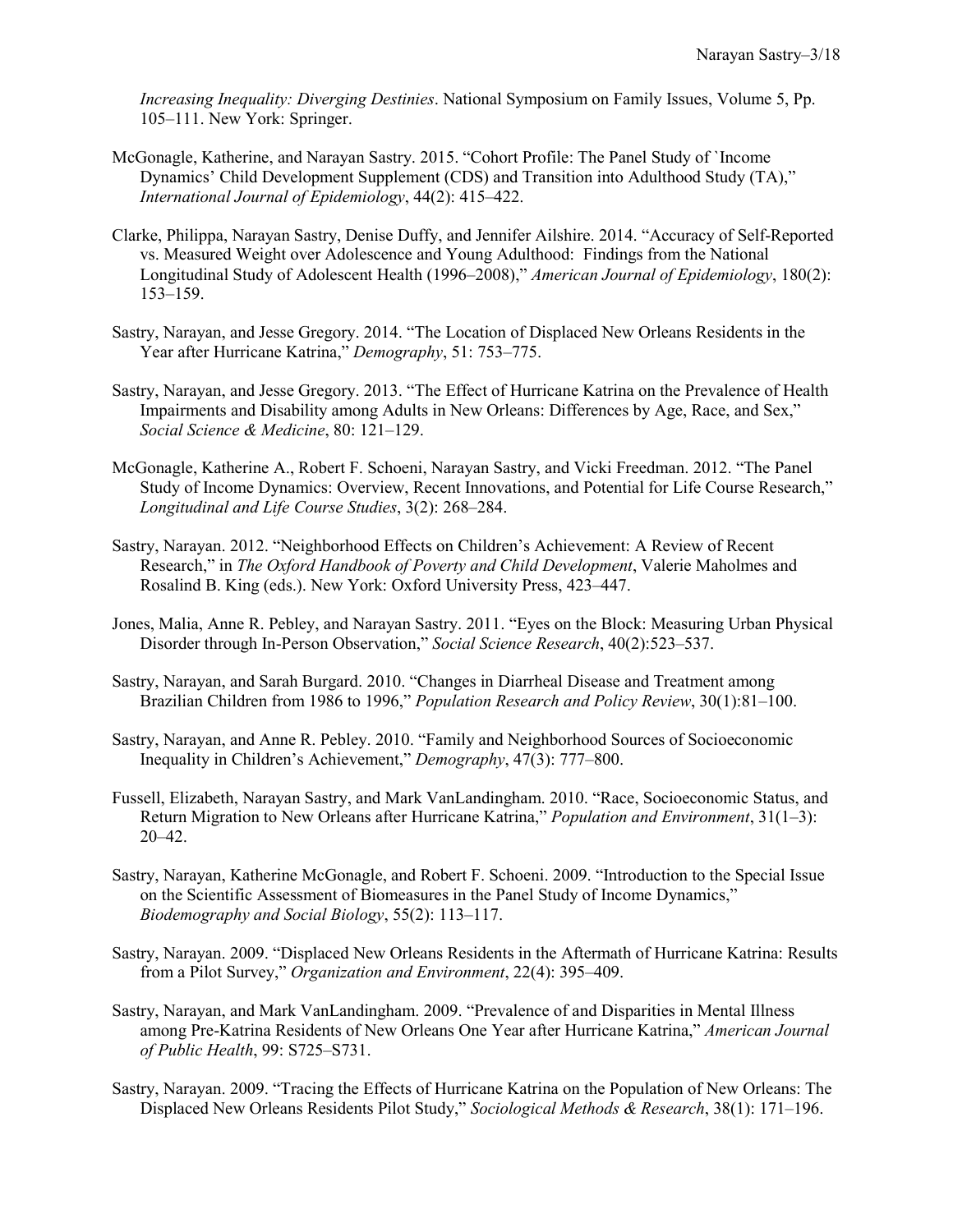- Weathers, Andrea, Scott P. Novak, Narayan Sastry, and Edward C. Norton. 2008. "Parental Nativity is an Important Factor Associated with Where Children Usually Go for Health Care," *Maternal and Child Health Journal*, 12(4): 499–508.
- Weathers, Andrea C., Scott P. Novak, Narayan Sastry, and Edward C. Norton. 2008. "Parental Nativity Affects Children's Health and Access to Care," *Journal of Immigrant and Minority Health*, 10(2): 155–165.
- Sastry, Narayan, Bonnie Ghosh-Dastidar, John Adams, and Anne R. Pebley. 2006. "The Design of a Multilevel Survey of Children, Families, and Communities: The Los Angeles Family and Neighborhood Study," *Social Science Research*, 35(4): 1000–1024.
- McCarthy, Kevin, D.J. Peterson, Narayan Sastry, and Michael Pollard. 2006. *The Repopulation of New Orleans after Hurricane Katrina*. RAND: Santa Monica, CA.
- Prentice, Julia, Anne R. Pebley, and Narayan Sastry. 2006. "Authors Respond to 'Collection of Legal Status Information: Caution,'" *American Journal of Public Health*, 96(3): 399–400.
- Cohen, Deborah A., Brian K. Finch, Aimee Bower, and Narayan Sastry. 2006. "Collective Efficacy and Obesity: The Potential Influence of Social Factors on Health," *Social Science & Medicine*, 62(3): 769–778.
- Prentice, Julia, Anne R. Pebley, and Narayan Sastry. 2005. "Immigration Status and Health Insurance Coverage: Who Gains? Who Loses?" *American Journal of Public Health*, 95(1): 109–116.
- Sastry, Narayan, and Sarah Burgard. 2005. "The Prevalence of Diarrheal Disease among Brazilian Children: Trends and Differentials from 1986 to 1996," *Social Science & Medicine*, 60(5): 923–935.
- Sastry, Narayan. 2004. "Trends in Socioeconomic Inequalities in Mortality in Developing Countries: The Case of Child Survival in São Paulo, Brazil," *Demography*, 41(3): 443–464.
- Pebley, Anne R., and Narayan Sastry. 2004. "Neighborhoods, Poverty and Children's Well-Being: A Review," in Kathryn Neckerman (ed.), *Social Inequality.* New York, NY: Russell Sage Foundation, pp. 119–145.

Reprinted in David B. Grusky and Szonja Szelényi (eds.), *The Inequality Reader: Contemporary and Foundational Readings in Class, Race, and Gender*, Boulder, CO: Westview Press, 2007, pp. 165– 178.

Reprinted in David. B. Grusky (ed.), *Social Stratification: Class, Race, and Gender in Sociological Perspective*, Third Edition, Boulder, CO: Westview Press, 2008, pp. 360–371.

Sastry, Narayan. 2004. "Urbanization, Development, and Under-Five Mortality Differentials by Place of Residence in São Paulo, Brazil, 1970–1991," *Demographic Research*, Special Collection 2: 355–386.

Reprinted in Dalia Dey (ed.), *Child Health: Issues and Country Experiences*, Hyderabad, India: ICFAI University Press, 2007, pp. 166–197.

- Sastry, Narayan, and Jon Hussey. 2003. "An Investigation of Race and Ethnic Disparities in Birthweight in Chicago Neighborhoods," *Demography*, 40(4): 701–725.
- Sastry, Narayan. 2002. "Forest Fires, Air Pollution, and Mortality in Southeast Asia," *Demography*, 39(1): 1–23.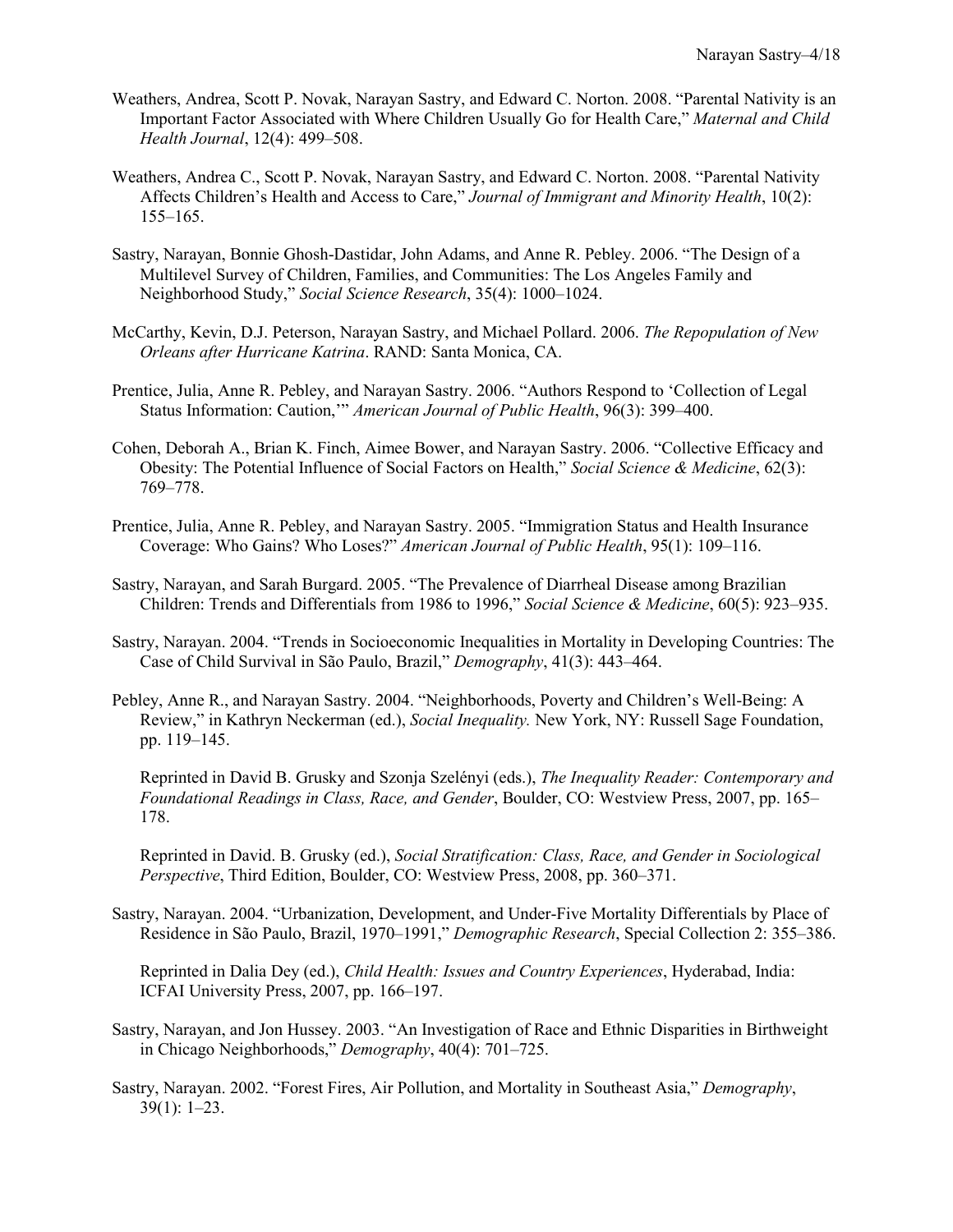- Beckett, Megan, Julie DaVanzo, Narayan Sastry, Constantijn Panis, and Christine Peterson. 2001. "The Quality of Retrospective Data: An Examination of Long-Term Recall in a Developing Country," *Journal of Human Resources*, 36(3): 593–625.
- Sastry, Narayan. 2000. "The Importance of International Demographic Research for the United States," *Population Research and Policy Review*, 19(3): 199–232.
- Halfon, Neal, Patricia A. Ebener, Narayan Sastry, Roberta Wyn, Phinney Ahn, John Hernandez, and Don Wong. 2000. *The California Health Report*. Santa Monica, CA: RAND.
- Sastry, Narayan. 1997. "Family-Level Clustering of Childhood Mortality Risk in Northeast Brazil," *Population Studies*, 51(3): 245–261.
- Sastry, Narayan. 1997. "A Nested Frailty Model for Survival Data, With an Application to the Study of Child Survival in Northeast Brazil," *Journal of the American Statistical Association*, 92(438): 426– 435.
- Sastry, Narayan. 1997. "What Explains Rural-Urban Differentials in Child Mortality in Brazil?" *Social Science & Medicine*, 44(7): 989–1002.
- Orvis, Bruce R., Narayan Sastry, and Laurie L. McDonald. 1997. *Military Recruiting Outlook: Recent Trends in Enlistment Propensity and Conversion of Potential Enlisted Supply.* Santa Monica, CA: RAND.
- Sastry, Narayan. 1996. "Community Characteristics, Individual and Household Attributes, and Child Survival in Brazil," *Demography*, 33: 211–229.
- Sastry, Narayan. 1992. "Estimating the Economic Impacts of Elderly Migration in the U.S.," *Growth and Change*, 23: 54–79.
- Sastry, Narayan, Janusz Szyrmer, and Melvyn Weeks. 1989. "Economic-Demographic Linkages in an Extended U.S. Input-Output Model," *Socio-Economic Planning Sciences*, 23: 303–323.

#### **SUBMITTED PAPERS**

- Schickedanz, Adam, José J. Escarce, Neal Halfon, Narayan Sastry, and Paul J. Chung. 2018. Intergenerational Associations between Parents' and Children's Adverse Childhood Experience Scores," submitted.
- Rendall, Michael S., Narayan Sastry, and Lori Reeder. 2017. "Disparities in Long-Term Displacement from New Orleans after Hurricane Katrina," submitted.
- Sastry, Narayan. 2015. "Intergenerational Sources of Socioeconomic Inequality in Children's Reading and Math Achievement," submitted.
- Sastry, Narayan, and Bonnie Ghosh-Dastidar. 2015. "Patterns of Biomarker Participation for Children: Results from the Los Angeles Family and Neighborhood Survey," submitted.
- Sastry, Narayan, and Denise Duffy. 2015. "Assessing the Representativeness of a Longitudinal Survey: An Analysis of the Child Sample in the Panel Study of Income Dynamics," submitted.
- Sastry, Narayan, and Jesse Gregory. 2015. "Returning to New Orleans in the Year after Hurricane Katrina: Disparities by Race and the Effects of Flooding," submitted.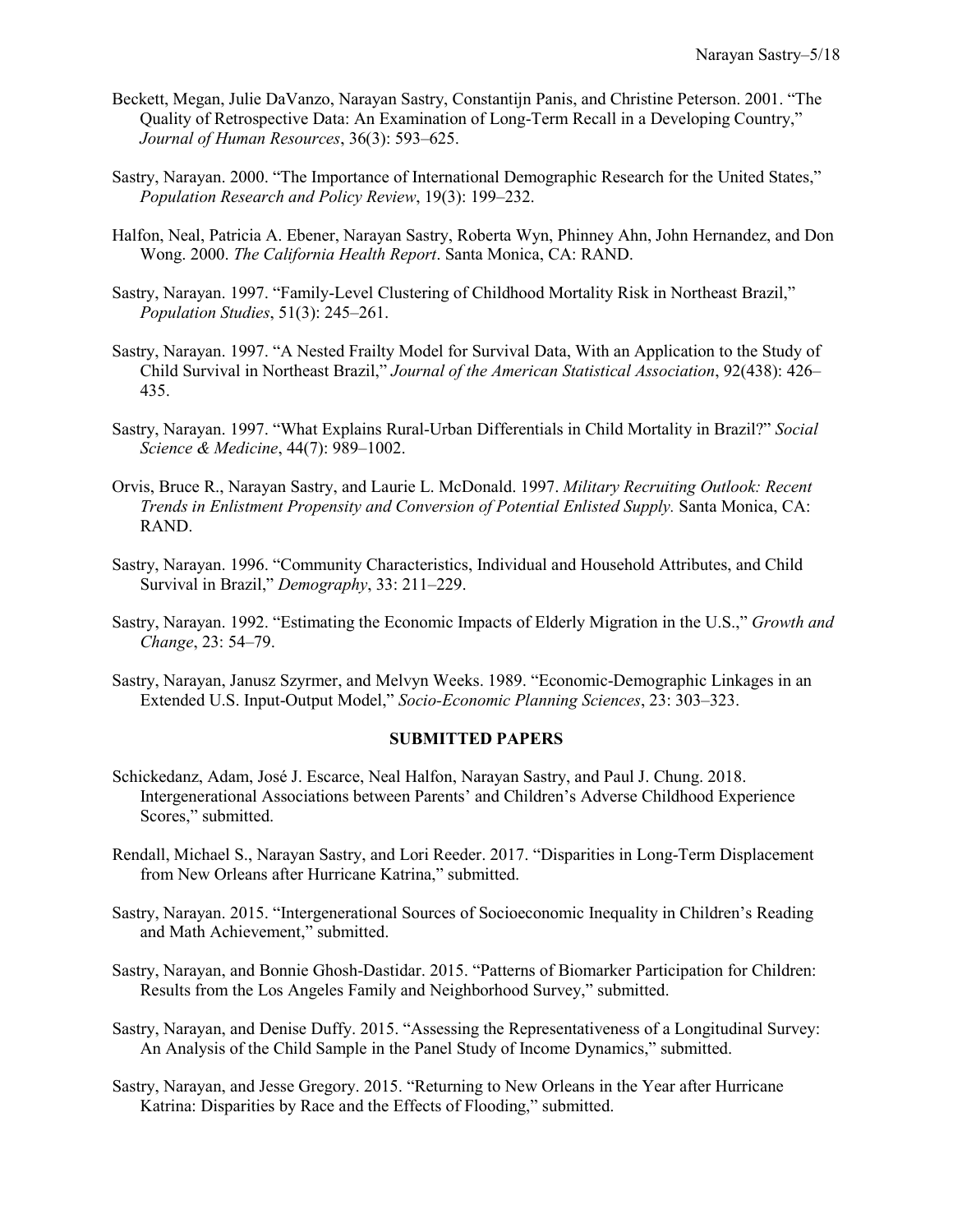Pebley, Anne R., and Narayan Sastry. 2015. "National and Local Perceptions of Neighborhood Size: The U.S. and Los Angeles," submitted.

## **JOURNAL SPECIAL ISSUE EDITOR**

- Guest editor (with Katherine McGonagle and Robert Schoeni), *Biodemography and Social Biology*, Special Issue on the Scientific Assessment of Biomeasures in the Panel Study of Income Dynamics, Volume 55, Issue 2, December 2009.
- Guest editor (with David A. Johnson, Katherine A. McGonagle, and Vicki A. Freedman), "Longitudinal Research on Social Dynamics: The PSID at 50 Years," *THE ANNALS of The American Academy of Political and Social Science*, Volume 680, November 2018.

### **BOOK REVIEW**

Sastry, Narayan (1999), "Review of J. Ties Boerma, Child Survival in Developing Countries: Can Demographic and Health Surveys Help to Understand the Determinants?" *Population Studies*, 53(3): 396–397.

### **DOCUMENTATION, REPORTS, AND OTHER PUBLICATIONS**

- Peterson, Christine E., Narayan Sastry, Michael Rendall, Bonnie Ghosh-Dastidar, and Jesse Gregory. 2015. *The Displaced New Orleans Residents Survey Overview, User Guide, and Codebook*, Report, Labor and Population Program, RAND Corporation.
- Duffy, Denise, and Narayan Sastry. 2012. *An Assessment of the National Representativeness of Children in the 2007 Panel Study of Income Dynamics*, Technical Series Paper #12–01, Panel Study of Income Dynamics, Survey Research Center, Institute for Social Research, University of Michigan.
- Peterson, Christine E., Anne R. Pebley, Narayan Sastry, Karen Yuhas, Bonnie Ghosh-Dastidar, Ann C. Haas, Jesse Gregory, and Marianne P. Bitler. 2012. *The Los Angeles Family and Neighborhood Survey, Wave 2: Users' Guide and Codebook*, Report WR-240/20-LAFANS, Labor and Population Program, RAND Corporation.
- Pebley, Anne R., Christine E. Peterson, Narayan Sastry, and Karen Yuhas. 2012. *The Los Angeles Family and Neighborhood Survey, Wave 2: Telephone Questionnaires*, Report WR-240/24-LAFANS, Labor and Population Program, RAND Corporation.
- Pebley, Anne R., Christine E. Peterson, Narayan Sastry, and Karen Yuhas. 2011. *The Los Angeles Family and Neighborhood Survey, Wave 2: Interviewer Training Manual*, Report WR-240/23-LAFANS, Labor and Population Program, RAND Corporation.
- Pebley, Anne R., Christine E. Peterson, Narayan Sastry, and Karen Yuhas. 2011. *The Los Angeles Family and Neighborhood Survey, Wave 2: Interviewer Computer Manual*, Report WR-240/22-LAFANS, Labor and Population Program, RAND Corporation.
- Pebley, Anne R., Christine E. Peterson, Narayan Sastry, and Karen Yuhas. 2010. *The Los Angeles Family and Neighborhood Survey, Wave 2: Household Questionnaire*, Report WR-240/21-LAFANS, Labor and Population Program, RAND Corporation.
- Sastry, Narayan, and Christine E. Peterson. 2010. *The Displaced New Orleans Residents Survey Questionnaire*, Report WR-797/2-DNORS, Labor and Population Program, RAND Corporation.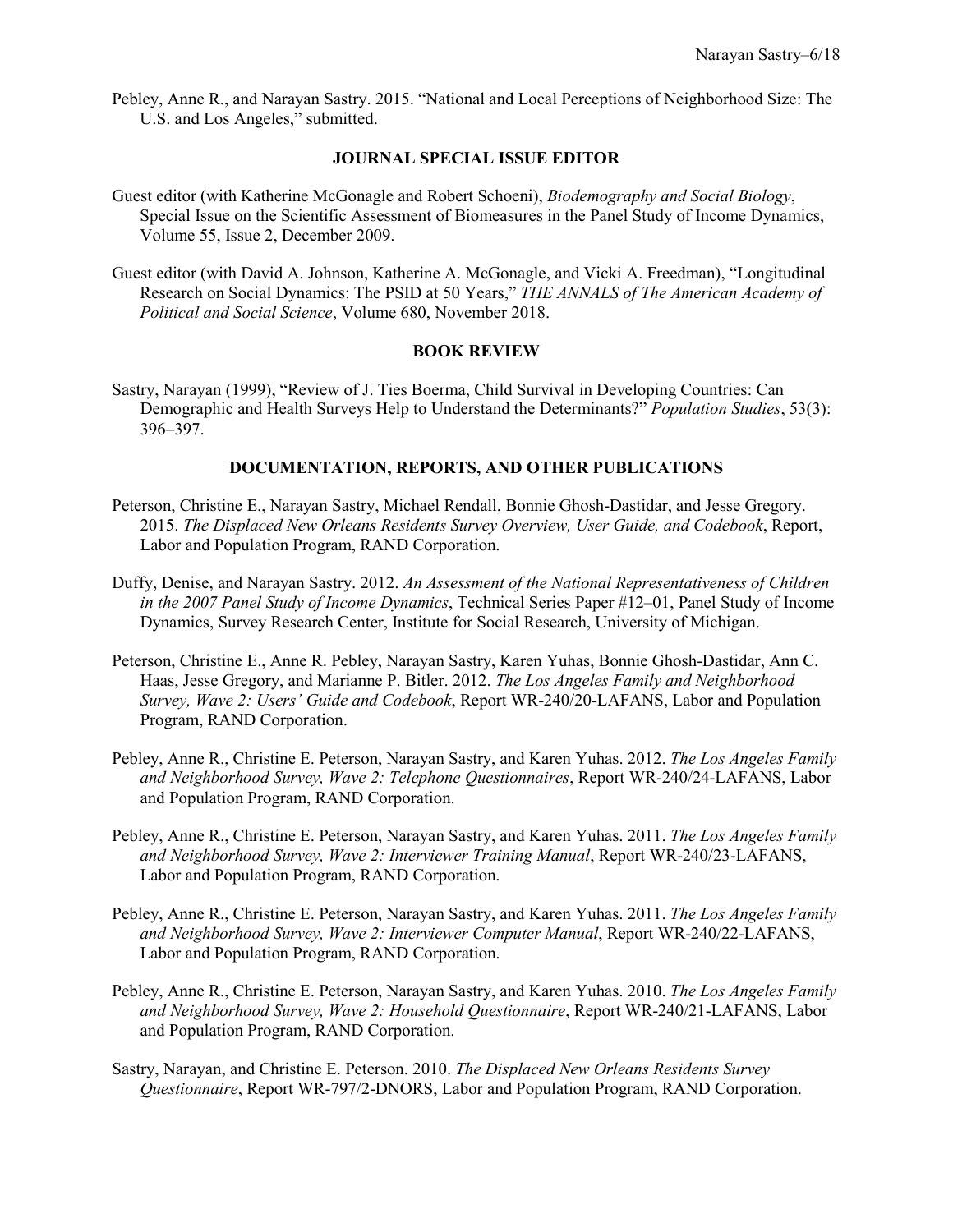- Sastry, Narayan, Elizabeth Fussell, and Mark VanLandingham. 2010. *How Fare the Displaced and Returned Residents of New Orleans: Results of an Innovative Pilot Survey*, Research Brief RB-9500. RAND Corporation.
- Peterson, Christine E., Narayan Sastry, and Anne R. Pebley. 2007. *The Los Angeles Family and Neighborhood Survey: Neighborhood Observations*, Report WR-240/13-LAFANS, Labor and Population Program, RAND Corporation.
- Peterson, Christine E., Anne R. Pebley, and Narayan Sastry. 2007. *The Los Angeles Neighborhood Services and Characteristics Database: Codebook*, Report WR-240/12-LAFANS, Labor and Population Program, RAND Corporation.
- Cohen, Deborah , Amber Sehgal, Stephanie Williamson, Roland Sturm, Thomas L. McKenzie, Rosa Lara, Nicole Lurie, Rob Boer, Yuhui Zheng, Adrian Overton, Greg Ridgeway, Brian Karl Finch, Aimee Bower, Narayan Sastry, J. Scott Ashwood, Molly M. Scott, Kelly R. Evenson, Lisa K. Staten, Dwayne Porter, Diane Catellier, Daniela Golinelli, and John Elder. 2007. *How Neighborhoods Can Reduce the Risk of Obesity*, Research Brief RB-9267, RAND Corporation.
- Sastry, Narayan, and Anne R. Pebley. 2003. *Non-Response in the Los Angeles Family and Neighborhood Survey*, Report DRU-2400/7-LAFANS, Labor and Population Program, RAND Corporation.
- Sastry, Narayan, and Anne R. Pebley. 2003. *The Los Angeles Family and Neighborhood Survey: Neighborhood Observation Forms and Interviewer Manual*, Report DRU-2400/6-LAFANS, Labor and Population Program, RAND Corporation.
- Pebley, Anne R., and Narayan Sastry. 2003. *The Los Angeles Family and Neighborhood Survey: Field Interviewer Manual*, Report DRU-2400/5-LAFANS, Labor and Population Program, RAND Corporation.
- Pebley, Anne R., and Narayan Sastry. 2003. *The Los Angeles Family and Neighborhood Survey: Household Questionnaires (Spanish)*, Report DRU-2400/4-LAFANS, Labor and Population Program, RAND Corporation.
- Pebley, Anne R., and Narayan Sastry. 2003. *The Los Angeles Family and Neighborhood Survey: Household Questionnaires*, Report DRU-2400/3-LAFANS, Labor and Population Program, RAND Corporation.
- Peterson, Christine E., Narayan Sastry, Anne R. Pebley, Bonnie Ghosh-Dastidar, Stephanie Williamson, and Sandraluz Lara-Cinisomo. 2003. *The Los Angeles Family and Neighborhood Survey: Codebook*, Report DRU-2400/2-LAFANS, Labor and Population Program, RAND Corporation.
- Sastry, Narayan, Bonnie Ghosh-Dastidar, John Adams, and Anne R. Pebley. 2003. *The Design of a Multilevel Longitudinal Survey of Children, Families, and Communities: The Los Angeles Family and Neighborhood Study*, Report DRU-2400/1-1-LAFANS, Labor and Population Program, RAND Corporation.
- Sastry, Narayan. 2002. *The Dangers of Smoke Haze: Mortality in Malaysia from Indonesian Forest Fires*, Research Brief RB-5066, RAND Corporation.
- Sastry, Narayan. 2001. *Why the United States Should Fund International Demographic Research*, Research Brief RB-5043, RAND Corporation.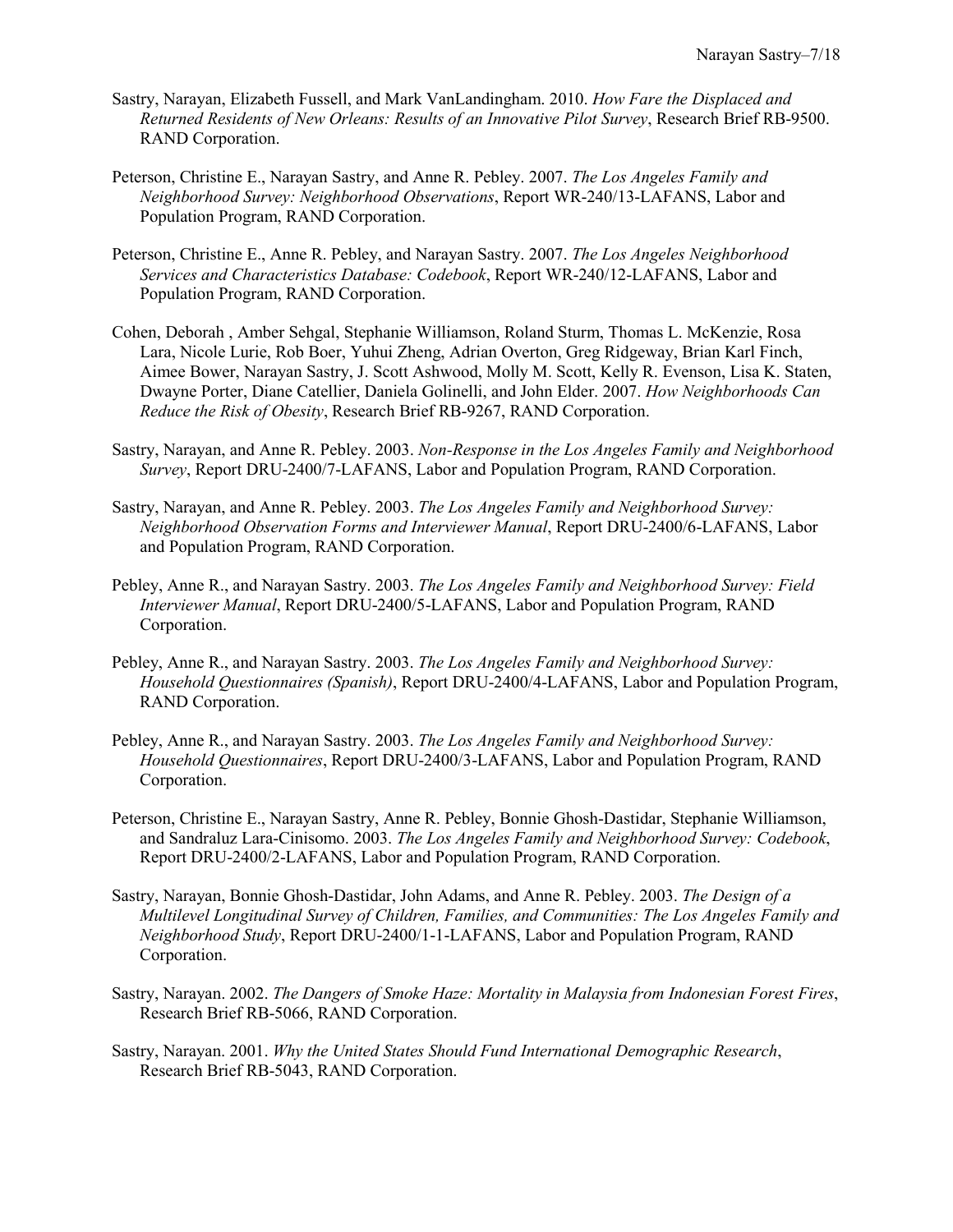- Asch, Beth J., Bruce R. Orvis, Narayan Sastry, M. Rebecca Kilburn, Jacob Alex Klerman, Lawrence M. Hanser, Michael Murray, and Laurie L. McDonald. 2001. *Military Recruiting: Trends, Outlooks, and Implications*, Research Brief RB-7530, RAND Corporation.
- Rogowski, Jeannette A., Lynn A. Karoly, Jacob A. Klerman, Robert T. Reville, Moira Inkelas, Jill Hoube, Melissa K. Rowe, Narayan Sastry, and Jennifer Hawes-Dawson. 1998. *Background and Study Design Report for Policy Evaluation of the 1996 Welfare Reform Legislation on SSI Benefits for Disabled Children*, Report DRU-1808-SSA, Labor and Population Program, RAND Corporation.
- Sastry, Narayan. 1998. "The Los Angeles Study of Families and Communities," Chapter II in *Evaluating Welfare Reform: Measuring Child and Family Well-Being*. California Family Impact Seminar Report CAFIS-98-02.
- Orvis, Bruce R., Brian Nichiporuk, Laurie L. McDonald, Denise D. Quigley, and Narayan Sastry. 1998. *Future Personnel Resource Management: Initial Report*, Report AB-210-1-A, Arroyo Center, RAND Corporation.
- Orvis, Bruce R., Narayan Sastry, and Laurie L. McDonald. 1995. *Recent Recruiting Trends and their Implications: Interim Report*, Arroyo Center and National Defense Research Institute, RAND Corporation.
- Sastry, Narayan, Elan Melamid, and Randy Ross. 1995. *A Cost Analysis of Decentralized Basic Education in El Salvador*, Report DRU-1112-WB, Institute on Education and Training, RAND Corporation.
- Sastry, Narayan. 1995. "Community Characteristics, Individual Attributes, and Child Survival in Brazil: A Multilevel Hazard Model Analysis." Unpublished doctoral dissertation, Princeton University.
- Sastry, Narayan, Noreen Goldman, and Lorenzo Moreno. 1993. "The Relationship between Place of Residence and Child Survival in Brazil," *International Population Conference, Montreal 1993*, Vol. 3: 293–322. Liège, Belgium: IUSSP.

### **CONFERENCE AND WORKING PAPERS**

- Sastry, Narayan, Paula Fomby, and Katherine McGonagle. "Effects on Core Panel Attrition and Fieldwork Outcomes from Selection for a Supplemental Study: Evidence from the Panel Study of Income Dynamics," paper to be presented at the International Conference on the Methodology of Longitudinal Surveys II, Colchester, Essex, July 2018.
- Bozick, Robert, and Narayan Sastry. "The Role of Childhood Health in Shaping Paid Employment during Adolescence," paper presented at the 2018 Annual Meeting of the Population Association of America, Denver, CO, April 2018.
- McGonagle, Katherine, and Narayan Sastry. "The Transition into Adulthood Supplement to the U.S. Panel Study of Income Dynamics: Overview and Potential for Life Course Research," paper presented at the Society for Longitudinal and Lifecourse Studies 2017 Annual Conference, Stirling, Scotland, October 2017.
- Sastry, Narayan, and Robert Bozick. "The Effects of Childhood Health on Young Adult Education," paper presented at the Society for Longitudinal and Lifecourse Studies 2017 Annual Conference, Stirling, Scotland, October 2017.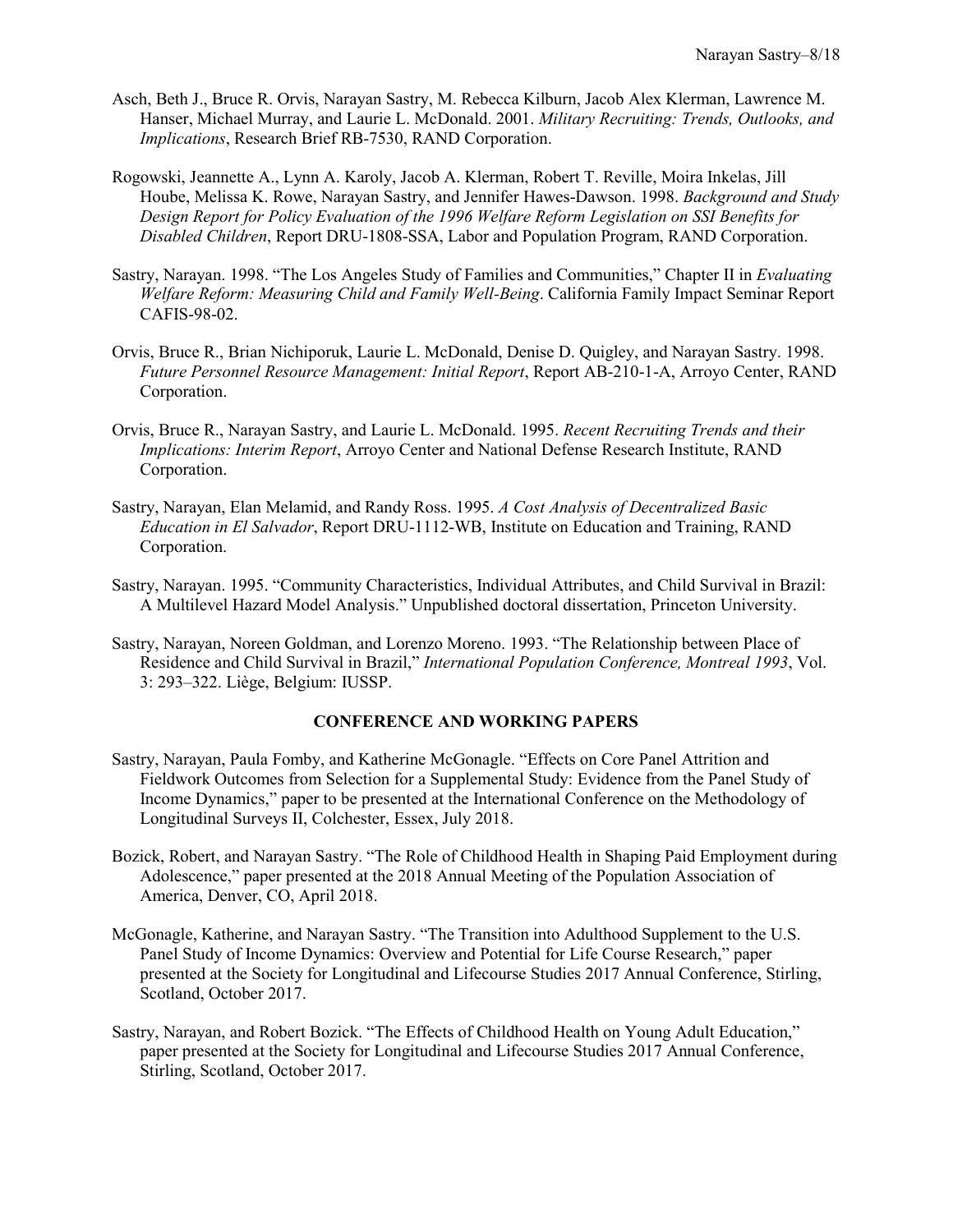- Sastry, Narayan. "Designing and Implementing a New Immigrant Refresher Sample for a Longitudinal Survey: Plans and Results from the U.S. Panel Study of Income Dynamics," paper presented at the European Survey Research Association Meetings, Lisbon, Portugal, July 2017.
- Fomby, Paula, and Narayan Sastry, "Data Collection on Sensitive Topics with Adolescents Using Interactive Voice Response Technology," paper presented at the European Survey Research Association Meetings, Lisbon, Portugal, July 2017.
- Sastry, Narayan, and Paula Fomby. "Innovations in Data Collection on Children in the U.S.: Design and Results of the 2014 PSID Child Development Supplement," paper presented at the 2017 Annual Meeting of the Population Association of America, Chicago, IL, May 2017.
- Sastry, Narayan, Paula Fomby, and Katherine McGonagle. "Effects on Core Panel Outcomes of Participation in a Supplemental Study: Evidence from the Panel Study of Income Dynamics," paper presented at the 2016 Panel Survey Methods Workshop, Berlin, Germany, June 2016.
- Sastry, Narayan, and Paula Fomby. "New Data and Early Results on Children's Time Use from the 2014 PSID Child Development Supplement," paper presented at the 2016 Annual Meeting of the Population Association of America, Washington DC, March–April 2016.
- Rendall, Michael, and Narayan Sastry. "The Displaced New Orleans Residents Survey: Evaluation and Weight Construction," paper presented at the 2016 Annual Meeting of the Population Association of America, Washington DC, March–April 2016.
- Zhang, Mengxi, Aubrey Spriggs Madkour, Mark VanLandingham, and Narayan Sastry. "The Effects of Displacement on New Orleans Children after Hurricane Katrina," paper presented at the 2016 Annual Meeting of the Population Association of America, Washington DC, March–April 2016.
- Sastry, Narayan, and Paula Fomby. "Longitudinal, Lifecourse, and Intergenerational Data on Children in the U.S.: Results of the 2014 Child Development Supplement to the U.S. Panel Study of Income Dynamics," paper presented at the 2015 Meetings of the Society for Longitudinal and Life Course Studies, Dublin, Ireland, October 2015.
- Sastry, Narayan, and Paula Fomby. "Survey Design and Results for the 2014 Child Development Supplement to the U.S. Panel Study of Income Dynamics," paper presented at the European Survey Research Association Meetings, Reykjavik, Iceland, July 2015.
- Sastry, Narayan, and Paula Fomby. "Collecting Data on Children in the PSID Child Development Supplement: Past Results and Future Plans," paper presented at the 2015 Meetings of the Society for Longitudinal and Life Course Studies, Lausanne, Switzerland, October 2014.
- Sastry, Narayan, and Robert Bozick. 2014. "The Effects of Childhood Health on Young Adult Education," paper presented at the Annual Meeting of the Population Association of America, Boston, MA, April 2014.
- Sastry, Narayan. 2013. "Studying Natural Experiments Using the American Community Survey: Migration, Health, and Well-Being Following Hurricane Katrina," paper presented at the European Survey Research Association Meetings, Ljubljana, Slovenia, July 2013.
- Sastry, Narayan. 2013. "Collecting Data on Children in the PSID Child Development Supplement: Past Results and Future Plans," paper presented at the European Survey Research Association Meetings, Ljubljana, Slovenia, July 2013.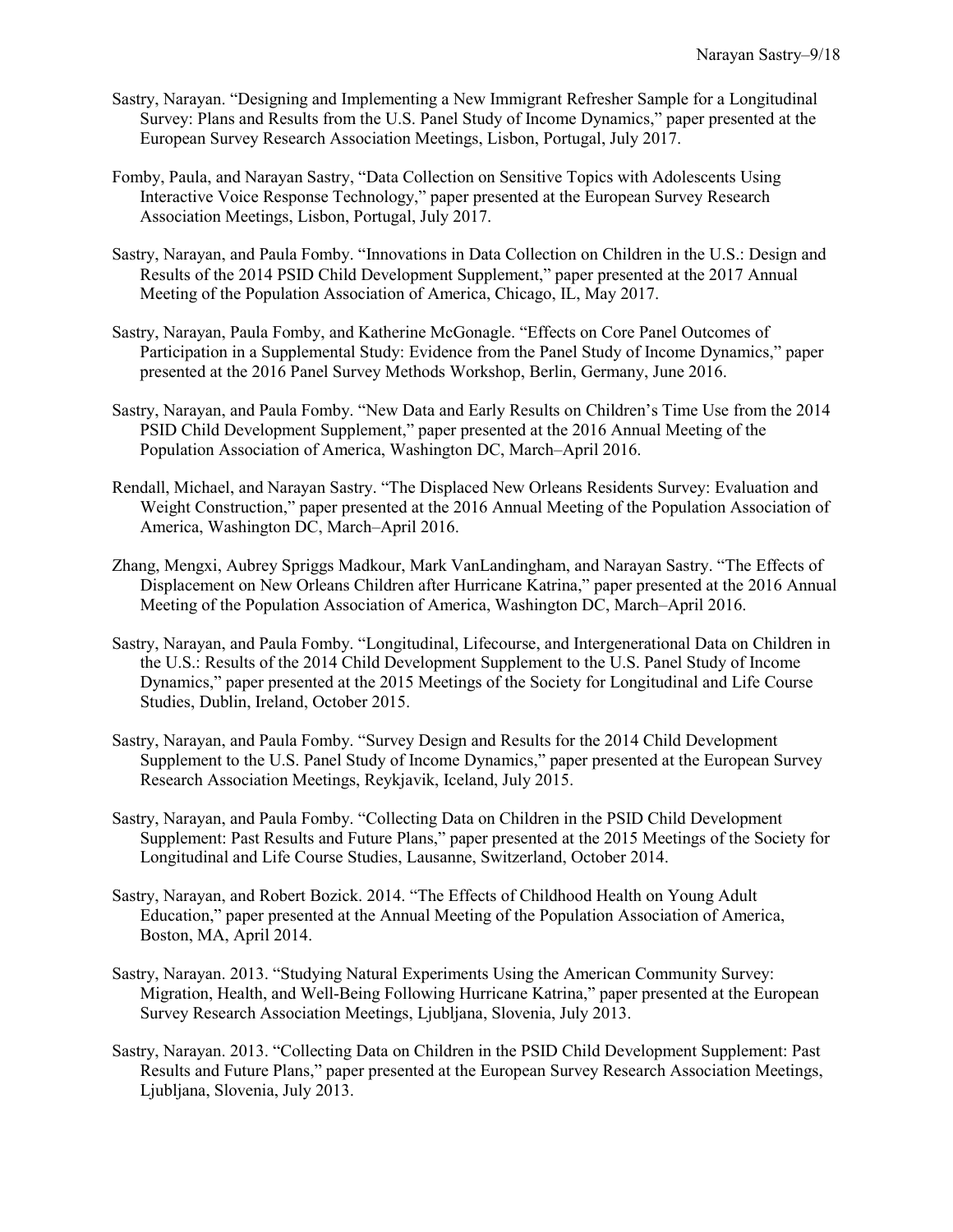- Sastry, Narayan, and Kate McGonagle. 2013. "Time Diaries for Children in the PSID Child Development Supplement: Past Results and Future Plans," paper to be presented at the Workshop on Children's Time Diaries, Centre for Longitudinal Studies and Center for Time Use Research, London, UK, June 2013.
- Sastry, Narayan, and Michael Rendall. 2013. "Social and Demographic Disparities in Displacement from and Return to New Orleans after Hurricane Katrina: Short-Term and Long-Term Findings," paper presented at the Annual Meeting of the Population Association of America, New Orleans, LA, April 2013.
- Sastry, Narayan. 2012. "The Effects of Childhood Health Status on Young Adult Socioeconomic Attainment," paper presented at the 2012 International Conference of the European Child Cohort Network (EUCCONET) and the Society for Longitudinal and Life Course Studies, Paris, France, October 2012.
- Sastry, Narayan. 2012. "Neighborhood and Family Sources of Inequality in Children's Development," paper presented at the PSID Conference on Inequality across Multiple Generations, Ann Arbor, MI, September 2012.
- Sastry, Narayan, and Denise Duffy. 2012. "Assessing the National Representativeness of the Children in the Panel Study of Income Dynamics," paper presented at the International Panel Survey Methods Workshop, Melbourne, Australia, July 2012 and at the RC33 Eighth International Conference on Social Science Methodology, Sydney, Australia, July 2012.
- Sastry, Narayan, and Lisa DeCamp. 2011. "Neighborhood Social Processes and Birthweight Disparities in Los Angeles County," paper presented at the Annual Meeting of the American Public Health Association, Washington, DC, October–November 2011.
- Sastry, Narayan. 2011. "Patterns of Biomarker Participation for Children in Wave 2 of the Los Angeles Family and Neighborhood Survey," paper presented at the Annual Meeting of the Population Association of America, Washington, DC, March 31–April 2, 2011.
- Sastry, Narayan. 2011. "Black-White Disparities in Mental Health among New Orleans Residents Four Years after Hurricane Katrina," paper presented at the Annual Meeting of the Population Association of America, Washington, DC, March–April 2011.
- Sastry, Narayan, and Anne R. Pebley. 2010. "The Effects of Neighborhoods on Child Health: New Data and Results from Wave 2 of the Los Angeles Family and Neighborhood Survey," paper presented at the Annual Meeting of the Population Association of America, Dallas, TX, April 2010.
- Pebley, Anne R., and Narayan Sastry. 2008. "Our Place: Perceived Neighborhood Size and Names in Los Angeles."
- Pebley, Anne R., and Narayan Sastry. 2008. "Intergenerational Transmission of Social Inequality in Children's Cognitive Skills."
- Sastry, Narayan. 2008. "Incorporating Biomarkers into Developing Country Population Surveys: Prospects, Promise, and Challenges," paper presented at the Conference on Measuring Human Development, New Delhi, India, May 2008.
- Pebley, Anne R., and Narayan Sastry. "Neighborhood Effects on Adult Health in Los Angeles: Results from the Los Angeles Family and Neighborhood Survey," manuscript, April 2008.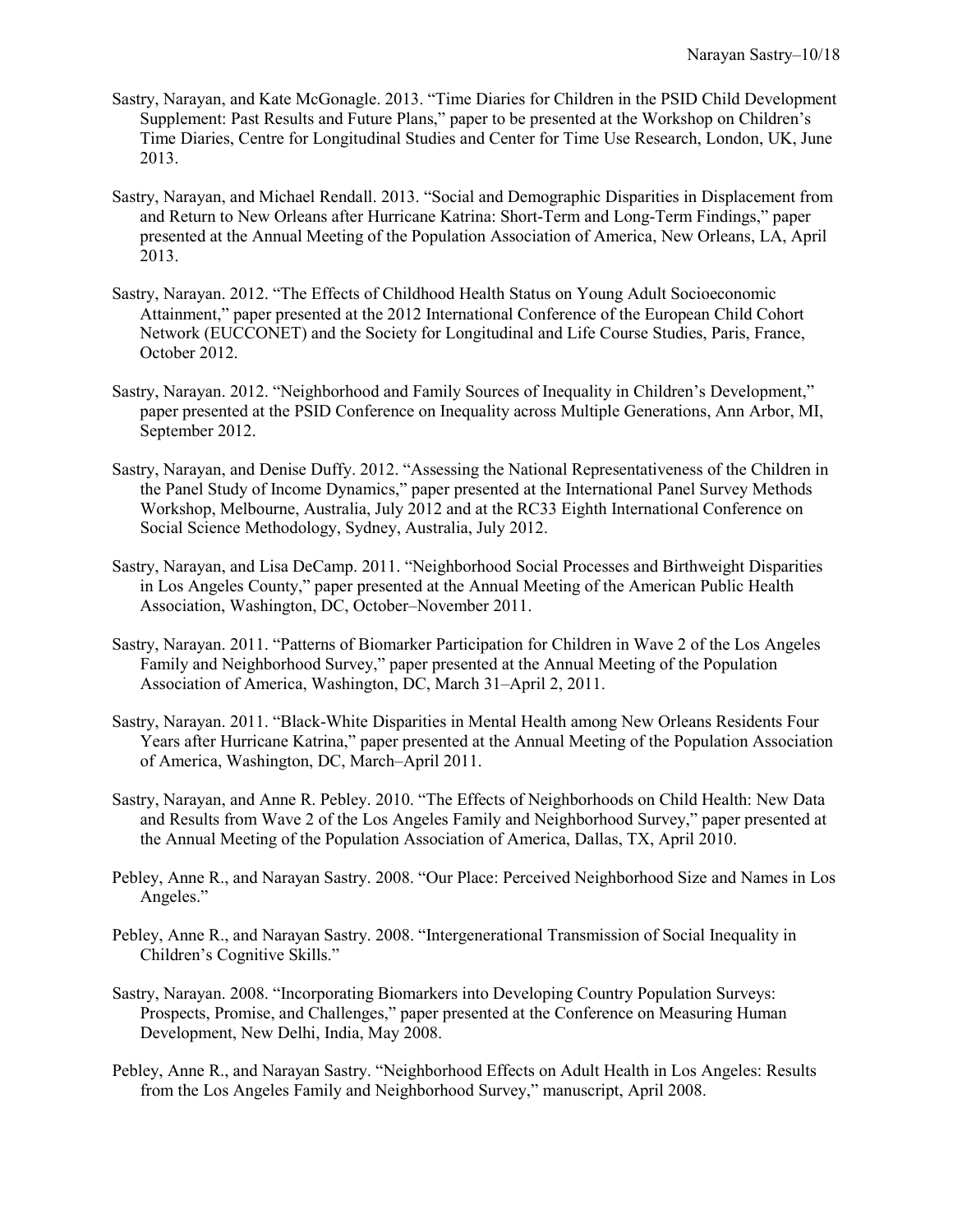- Sastry, Narayan, Anne R. Pebley, and Christine E. Peterson. "The Design and Use of an Event History Calendar in the Los Angeles Family and Neighborhood Survey: Results and Lessons," paper presented at the Conference on Event History Calendar Methods, Suitland, MD, December 2007.
- Pollard, Michael S., and Narayan Sastry. "Disparities in Birth Weight by Maternal Educational Attainment and Race/Ethnicity: An Illustrative Example of a New Modeling Approach," paper presented at the Annual Meeting of the Population Association of America, New York, NY, March 2007.
- Sastry, Narayan. "Neighborhoods and the Health of Older Adults," manuscript, September 2006
- Kim, Jinsook, Alair MacLean, Anne Pebley, and Narayan Sastry. "Neighborhood and School Effects on Children's Development and Well-Being," paper presented at the Annual Meeting of the Population Association of America, Los Angeles, CA, March 2006.
- Sastry, Narayan, Anne R. Pebley, and Alair MacLean. "Family and Neighborhood Effects on Inequality in Children's Achievement: Results for Los Angeles and the Nation," paper presented at the Annual Meeting of the Population Association of America, Philadelphia, PA, March 2005.
- Sastry, Narayan. "Racial and Ethnic Disparities in Birthweight in the United States: New Models and New Results," paper presented at the Annual Meeting of the Population Association of America, Boston, MA, April 2004.
- Lara-Cinisomo, Sandraluz, Narayan Sastry, and Anne R. Pebley. "Race and Ethnic Disparities in Depression Among Mothers in Los Angeles: Individual, Family, and Neighborhood Effects," paper presented at the Annual Meeting of the Population Association of America, Boston, MA, April 2004.
- Sastry, Narayan, Feng Zeng, and Anne R. Pebley. "Migration and Attrition in a Longitudinal Survey of Families in Los Angeles: Results from the L.A.FANS Interim Tracking Study," manuscript, April 2004.
- Sastry, Narayan, Anne R. Pebley, Feng Zeng, and Bonnie Ghosh-Dastidar. "Neighborhood and Household Correlates of Non-Response by Interview Stage: Results from the Los Angeles Family and Neighborhood Survey," manuscript, September 2003.
- Pebley, Anne R., and Narayan Sastry. "Concentrated Poverty Versus Concentrated Affluence: Effects of Neighborhood Social Environments and Children's Outcomes," paper presented at the Annual Meeting of the Population Association of America, Minneapolis, MN, May 2003.
- Sastry, Narayan, and Anne R. Pebley. "Neighborhood and Family Effects on Children's Health in Los Angeles," paper presented at the Annual Meeting of the Population Association of America, Minneapolis, MN, May 2003.
- Sastry, Narayan, Anne R. Pebley, and Michela Zonta. "Neighborhood Definitions and the Spatial Dimensions of Daily Life in Los Angeles," paper presented at Annual Meeting of the Population Association of America, Atlanta, GA, May 2002.
- Sastry, Narayan. "Random Effects Models with Correlated Unobserved Heterogeneity," paper presented at the Annual Meeting of the Population Association of America, Washington, DC, March 2001.
- Sastry, Narayan, and Carlos Eugenio Carvalho Ferreira. "Community Effects on Infant Mortality in São Paulo, Brazil, 1970–1997," paper presented at the Annual Meeting of the Population Association of America, Washington, DC, March 2001.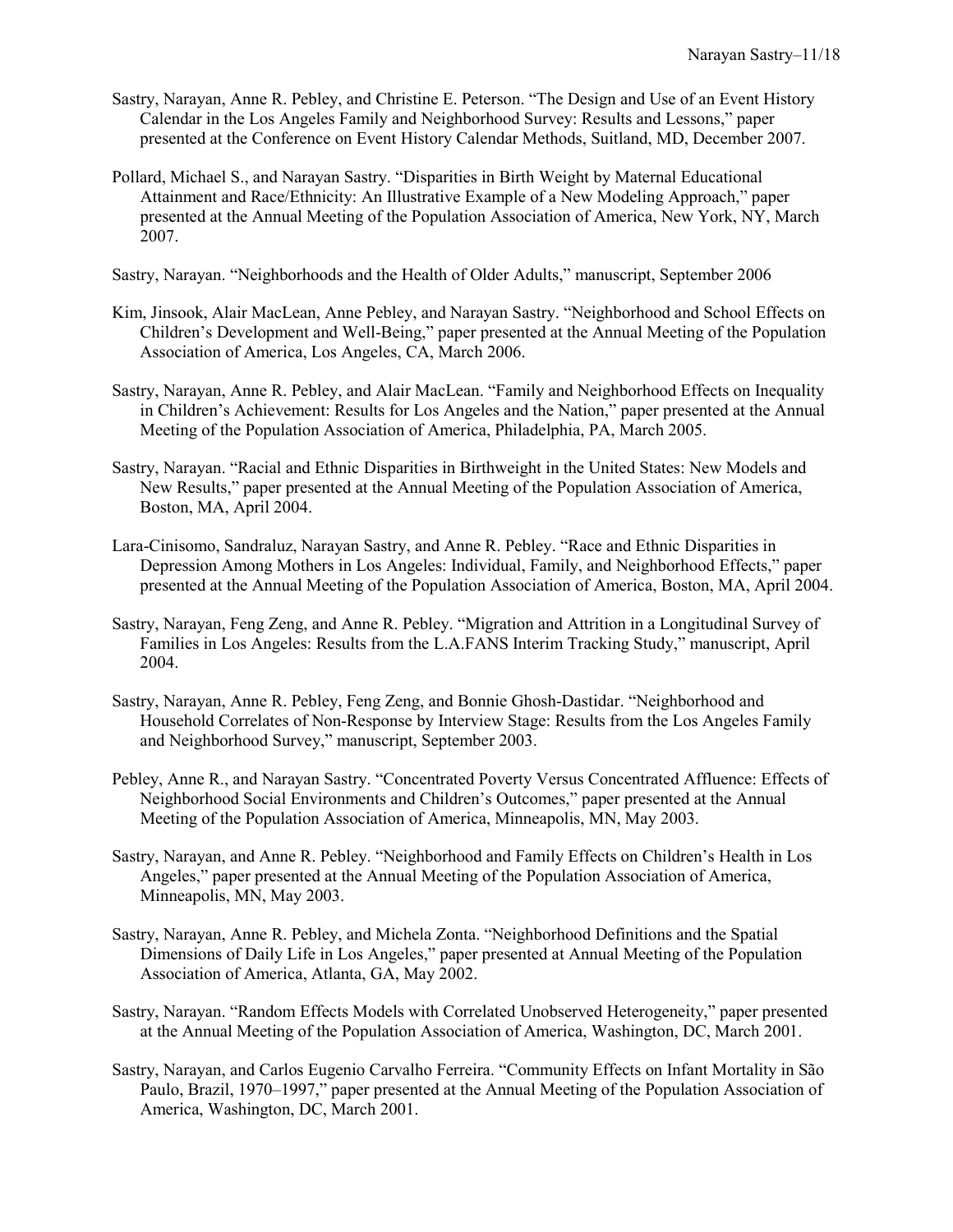Sastry, Narayan. "An Analysis of Asian-American Academic Achievement," manuscript, 1997.

- Szyrmer, Janusz, and Narayan Sastry. "Simulating the External Effects of Structural Economic Change," manuscript, Department of Regional Science, University of Pennsylvania, 1991.
- Sastry, Narayan, Janusz Szyrmer, and Melvyn Weeks. "Interrelational Income-Age Multipliers for the U.S. Economy," Working Papers in Regional Science and Transportation #125, University of Pennsylvania, 1988.

## **PRODUCTION OF SCIENTIFIC DATA**

- Panel Study of Income Dynamics (PSID), Co-Principal Investigator for biennial Core PSID survey since 2009 and Associate Director of the overall PSID project since 2011
- Transition into Adulthood Supplement (TAS) to PSID, Principal Investigator for biennial survey of young adults in PSID since 2009
- Child Development Supplement (CDS) to PSID, Principal Investigator for survey of children in PSID families conducted in 2014–2015
- Los Angeles Family and Neighborhood Survey (L.A.FANS), Co-Investigator for Wave 1 in 2000–2001 and Co-Director for Wave 2 in 2006–2007
- Neighborhood Observation Database for L.A.FANS, Co-Investigator for systematic social and physical observations of L.A.FANS neighborhoods conducted in 2000 as part of L.A.FANS-1
- Los Angeles Neighborhood Services and Characteristics Database (L.A.NSC), Co-Investigator for assembly of database comprising of contextual characteristics at the census tract level for all of Los Angeles County
- Displaced New Orleans Residents Pilot Survey (DNORPS), 2006, Director

Displaced New Orleans Residents Survey (DNORS), 2009–2010, Director

## **HONORS AND AWARDS**

Dorothy S. Thomas Award, Population Association of America, for the best graduate student paper on the interrelationships between demographic and social factors ("Community Characteristics, Individual and Household Attributes, and Child Survival in Brazil"), 1995

National Institutes of Health Traineeship in Demography, 1990–1994

Graduate Prize in Regional Science, University of Pennsylvania, 1988

Undergraduate Research Award, University of Kansas, 1986

Graduation with Highest Distinction and Departmental Honors, University of Kansas, 1986

## **TEACHING**

- Causal Inference in the Social Sciences, Departments of Sociology and Statistics, University of Michigan, co-instructor for team-taught course (Fall 2009)
- Interdisciplinary Seminar in Quantitative Social Science Methodology, Departments of Statistics and Sociology, University of Michigan, Instructor (Fall 2007, Winter 2008)
- Determinants of Health, Department of Community Health Sciences, UCLA School of Public Health, coinstructor with Professor Jonathan Fielding (Spring 1996–2002 and 2004–2005)
- Research Methods in Demography, Program in Population Studies, Princeton University, Assistant in Instruction to Professor Noreen Goldman (Spring 1994)
- Generalized Linear Statistical Models, Woodrow Wilson School, Princeton University, Assistant in Instruction to Professor Germán Rodríguez (Fall 1993)
- Econometrics and Public Policy, Woodrow Wilson School, Princeton University, Assistant in Instruction to Professor Angus Deaton (Spring 1993)
- Research Methods in Demography, Program in Population Studies, Princeton University, Assistant in Instruction to Professor James Trussell (Spring 1992)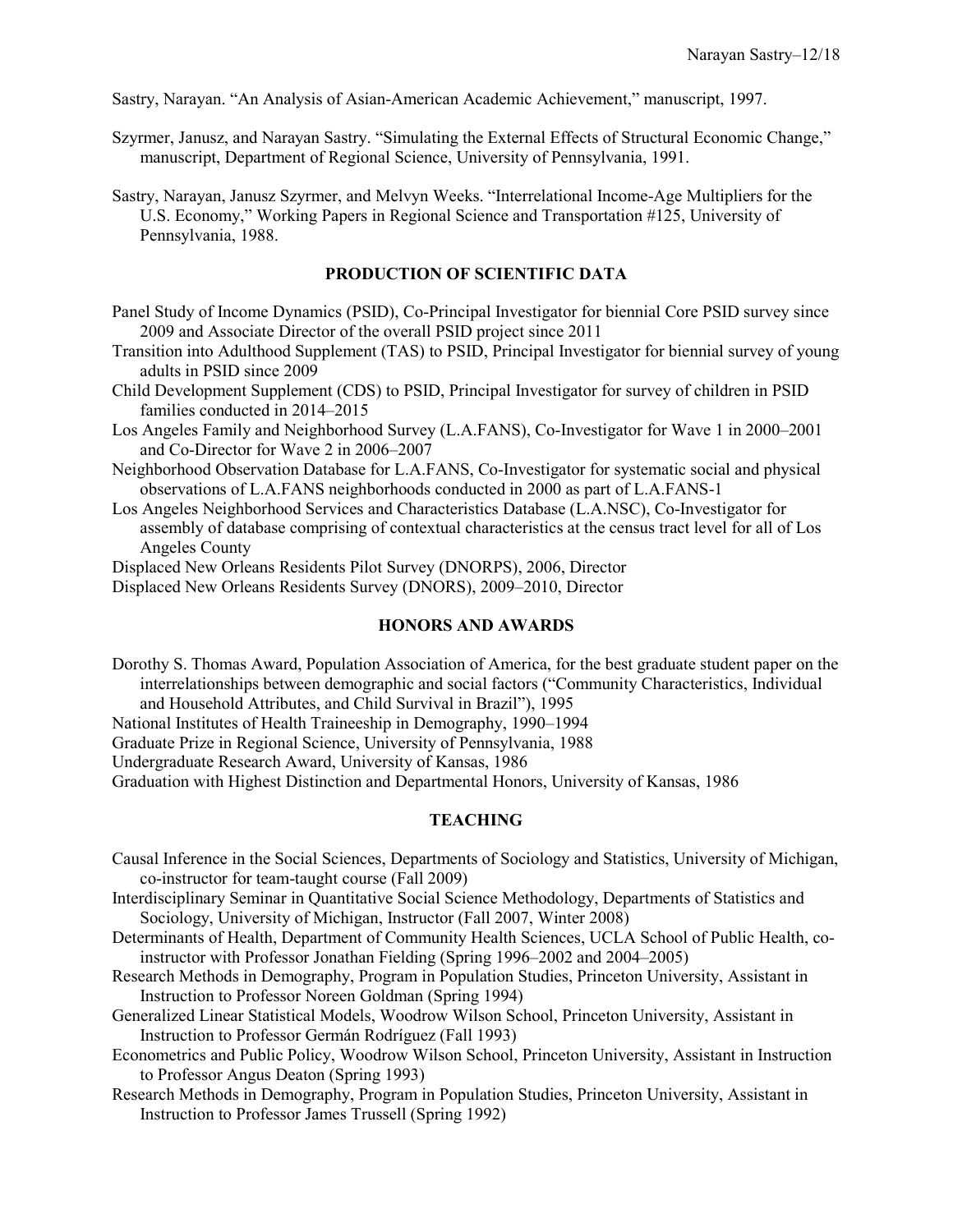## **GUEST LECTURING**

- Research Seminar on Social Demography, Department of Sociology, University of Michigan, guest lecturer (Winter 2008; Winter 2009)
- Introduction to Social Epidemiology, Department of Epidemiology, University of Michigan, guest lecturer (Fall 2006–2007)
- Introduction to the Research University, Undergraduate Research Opportunity Program, University of Michigan, guest lecturer (Fall 2006)

Multilevel Models, RAND Graduate School, guest lecturer (Fall 2002–2003)

Social and Economic Determinants of Health, Department of Community Health Sciences, UCLA School of Public Health, guest lecturer (Fall 2001)

## **DISSERTATION SUPERVISION**

Adam Schickendanz, Department of Health Policy and Management, UCLA, dissertation completed in May 2018

Susan Brower, Sociology Department, University of Michigan, dissertation completed in December 2013 Jesse Gregory, Economics Department, University of Michigan, dissertation completed in June 2012

Carolina Casas-Cordero, Joint Program in Survey Methodology, University of Michigan and University of Maryland, dissertation completed in December 2010

Cynthia Link, Sociology Department, University of Michigan, dissertation completed in August 2010

## **POSTDOCTORAL MENTORING**

Emily Treleven, PSC Postdoctoral Fellow, University of Michigan, 2017–2019 Teri Rosales, PSID Postdoctoral Fellow, University of Michigan, 2014–2016 Vanesa Estrada, RAND Postdoctoral Training Program in Population Studies, 2013–2014 Alair MacLean, RAND Postdoctoral Training Program in Population Studies, 2004–2006

#### **PROFESSIONAL ACTIVITIES**

- Member, National Children's Study Federal Advisory Committee (NCSAC), National Institutes of Health, 2014
- Member, Special Emphasis Panel/Scientific Review Group 2016/08 ZRG1 PSE-H (53) R Meeting, to review proposals in response to RFA-OD-16-004: Environmental Influences on Child Health Outcomes (ECHO) Pediatric Cohorts, Center for Scientific Review, National Institutes of Health, July 2016

Member, Special Emphasis Panel/Scientific Review Group 2016/05 ZSH1 IRU (01) R Meeting, SH-16- 001 Research and Methods in Health Statistics, National Center for Health Statistics, March 2016

Member, Special Emphasis Panel/Scientific Review Group ZRG1 SSPS-H (09) Meeting, Center for Scientific Review, National Institutes of Health, May 2012

- Member, Special Emphasis Panel/Scientific Review Group 2011/10 ZRG1 SSPS-H (09) Meeting, Center for Scientific Review, National Institutes of Health, May 2011
- Member, Special Emphasis Panel/Scientific Review Group 2010/10 ZHD1 DSR-W (LN) meeting, Center for Scientific Review, National Institutes of Health, June 2010
- Member, Social Sciences and Population Studies Study Section, Center for Scientific Review, National Institutes of Health, 2005–2009
- Member, International Advisory Committee, China Family Panel Study, 2012–present
- Invited discussant, Federal Advisory Committee Meeting, National Children's Study, National Institutes of Health, April 2012
- Participant, Institute of Medicine Meeting on Measurement in Large Scale Family Research, February 2012
- Member, National Longitudinal Survey of Adolescent Health (Add Health) PI Working Group, 2006– present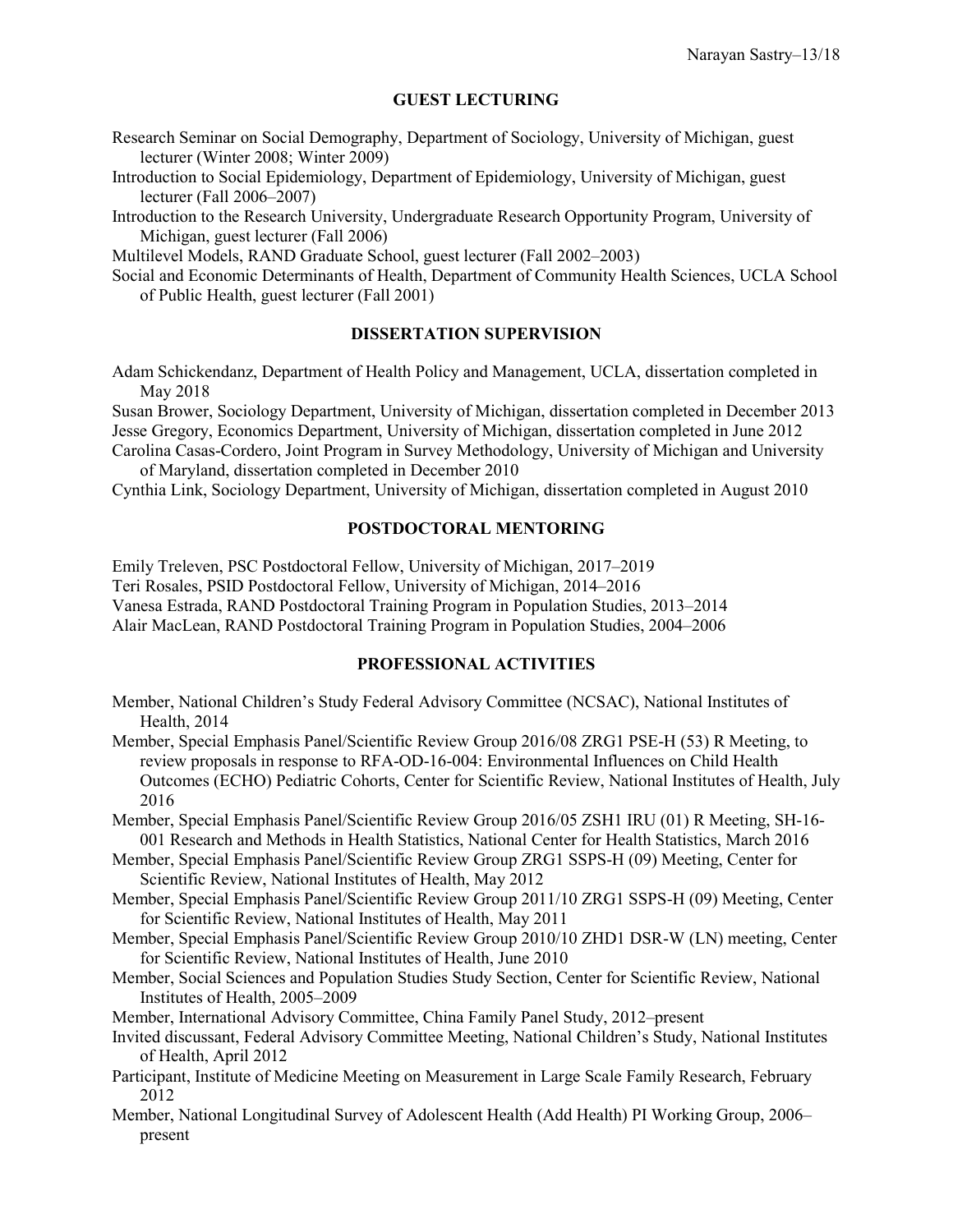Member, Expert Panel on Neighborhood Characteristics for the National Children's Study, April 2008 Member, Population Association of America

Board of Directors, 2012–2015, Population Association of America

Member, 2015–, Committee on Population Statistics, Population Association of America

Program Committee Member, 2012 Annual Meetings, Population Association of America

Program Committee Member, 2011 Annual Meetings, Population Association of America

Program Committee Member, 1998 Annual Meetings, Population Association of America

- Program Organizer ("Infant and Child Mortality"), 2008 Annual Meetings, Population Association of America
- Program Organizer ("Community Effects on Health Behaviors and Outcomes"), 2006 Annual Meetings, Population Association of America
- Program Organizer ("Community and Contextual Effects on Health and Mortality"), 2004 Annual Meetings, Population Association of America
- Program Organizer ("Environment and Health"), 2002 Annual Meetings, Population Association of America
- Editorial Board, *Biodemography and Social Biology*, 2009–present

Editor, *Bulletin of the Society of Government Economists,* 1989–1990

Manuscript referee, *International Journal of Epidemiology, Population Studies, Social Biology, Journal of Econometrics*, *Sociological Methodology*, *Demography, Social Science and Medicine, Journal of the American Statistical Association, Growth and Change*, *Economics of Education Review*, *Journal of Official Statistics*, Public Policy Institute of California*, Population Research and Policy Review*, *Population and Environment*, *American Economic Review*, *Social Science Research*, *Demographic Research*, *Sociological Methods and Research*, *Journal of Traumatic Stress*, *Biodemography and Social Biology*, *Archives of General Psychiatry*, *Social Problems*, *Child Development*, *European Journal of Population*, *Urban Studies*, *Journal of Health and Social Behavior*, *Journal of Economic and Social Measurement*, *American Sociological Review*, *Population and Development Review*, *BMC Public Health, Academic Pediatrics*

# **ADMINISTRATIVE ACTIVITIES**

- Chair, International Unit Steering Committee, Survey Research Center, University of Michigan, 2011– 2018
- Advisory Committee, Population Studies Center, Institute for Social Research, University of Michigan, 2006–2008; 2013–2015; 2017–2019

Situational Review Committee, Survey Research Center, University of Michigan, 2013 and 2018 Steering Committee, RWJ Health & Society Scholars Program, University of Michigan, 2010–2014

Chair, Situational Review Committee, Survey Research Operations, Survey Research Center, University of Michigan, 2011

Organizing Committee, Population Studies Center Fiftieth Anniversary Celebration, University of Michigan, 2011

- Senior Staff Advisory Committee, Survey Research Center, Institute for Social Research, University of Michigan, 2009–2011
- Faculty Research Fellows Search Committee, Survey Research Center, Institute for Social Research, University of Michigan, 2008–2011

Chair, PSC Brown Bag Organizing Committee, 2009–2010

Coordinator, Quantitative Methodology Program Seminars, Institute for Social Research, University of Michigan, 2007–2008

- Situational Review Committee, Population Studies Center, Institute for Social Research, University of Michigan, 2007–2008
- Selection Committee, Fellows in Population Studies and the Study of Aging, Labor and Population Program, RAND Corporation, 1997–2005
- Coordinator, Junior Social/Behavioral Scientist Recruiting, Labor and Population Program, RAND Corporation, 1996–2005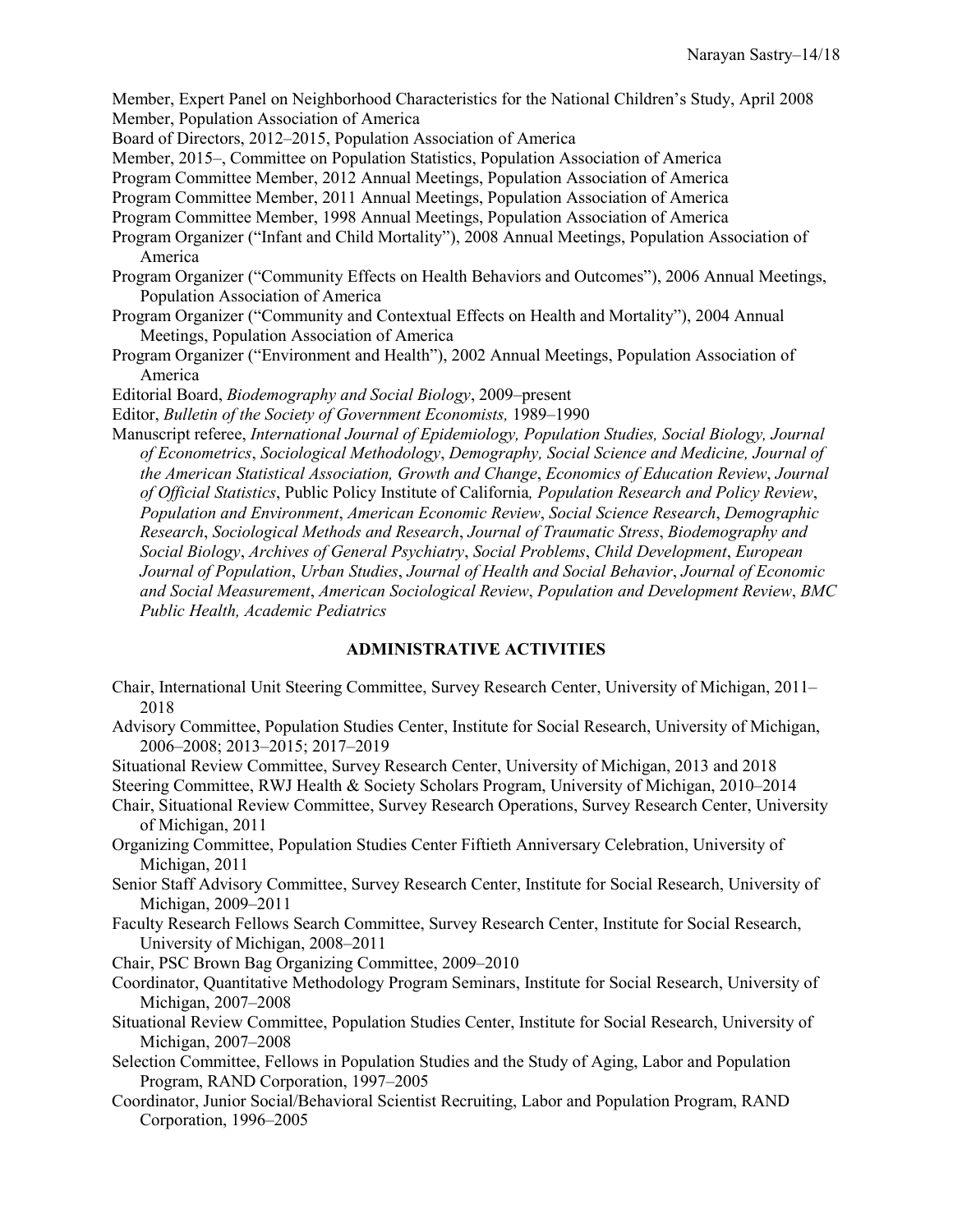Organizing Committee, Aging, Development, and Population (ADP) Seminar Series, Labor and Population Program, RAND Corporation, 2002–2003

Chair, Sociologist and Demographer Recruiting Committee, RAND Corporation, 2001–2002 Steering Committee, Hewlett Foundation Training Program, Labor and Population Program, RAND Corporation, 1996–2000

#### **GRANTS**

- Co-Principal Investigator of University of Michigan subcontract (with William Axinn), "National Data Innovation Center (India)," (Sonalde Desai, PI), December 2017 to November 2020, Bill and Melinda Gates Foundation, \$409,328 (direct).
- Principal Investigator, "Transitions from Preschool through High School: Family, Schools & Neighborhoods," competing continuation, August 2018 to July 2023, National Institute of Child Health and Human Development, R01 HD52646, \$9,598,358 (direct). Administrative Supplement R01 HD052646-10S1 \$64,103 (direct).
- Principal Investigator of University of Michigan subcontract and Co-Investigator, "Long-Term Mobility and Wellbeing of New Orleans Residents after Hurricane Katrina," (Elizabeth Fussell, PI), September 2017 to August 2022, National Institute of Child Health and Human Development, R01 HD093002, \$1,434,750 (direct).
- Co-Principal Investigator, "Continuity and Change in American Economic and Social Life: PSID 2017– 2020," (David Johnson, PI), September 2017 to August 2021, National Science Foundation, SES-1623684, \$11,141,000 (direct).
- Multiple Principal Investigator, "A New Public Data Archive for the PSID Child Development Supplement," (with Paula Fomby, MPI), September 2017 to August 2019, National Institute of Child Health and Human Development, R03 HD093876, \$100,000 (direct).
- Principal Investigator, "Genotyping the Child Development Supplement to the Panel Study of Income Dynamics (PSID-CDS)," December 2016 to November 2017, Russell Sage Foundation, Award 96- 17-02, \$50,000 (direct).
- Principal Investigator, "Transition to Adulthood within its Life Course & Intergenerational Family Context," April 2016 to March 2021, National Institute of Child Health and Human Development, P01 HD087155, \$4,313,236 (direct).
- Principal Investigator, "Family Dynamics, Fertility, and Investments in Children across Generations," (with Katherine McGonagle, MPI), June 2016 to May 2021, National Institute of Child Health and Human Development, R01 HD069609, \$4,097,264 (direct). Administrative Supplement HD069609- 06S1, \$64,516 (direct).
- Project Leader, "Research Project (RP) 4 Displaced New Orleans Residents Analysis (DNORS ANALYSIS)," component of Program Project "Disparities in Recovery from Hurricane Katrina: KATRINA@10," (Mark VanLandingham, PI), July 2015 to June 2020, National Institute of Child Health and Human Development, P01 HD082032, subcontract to University of Michigan: \$199,321 (direct).
- Multiple Principal Investigator, "PSID, CDS, and TA: Data Enhancements and User Training, Support, and Outreach," (with Paula Fomby, MPI), April 2015 to March 2020, National Institute of Child Health and Human Development, R25 HD083146, \$874,995 (direct).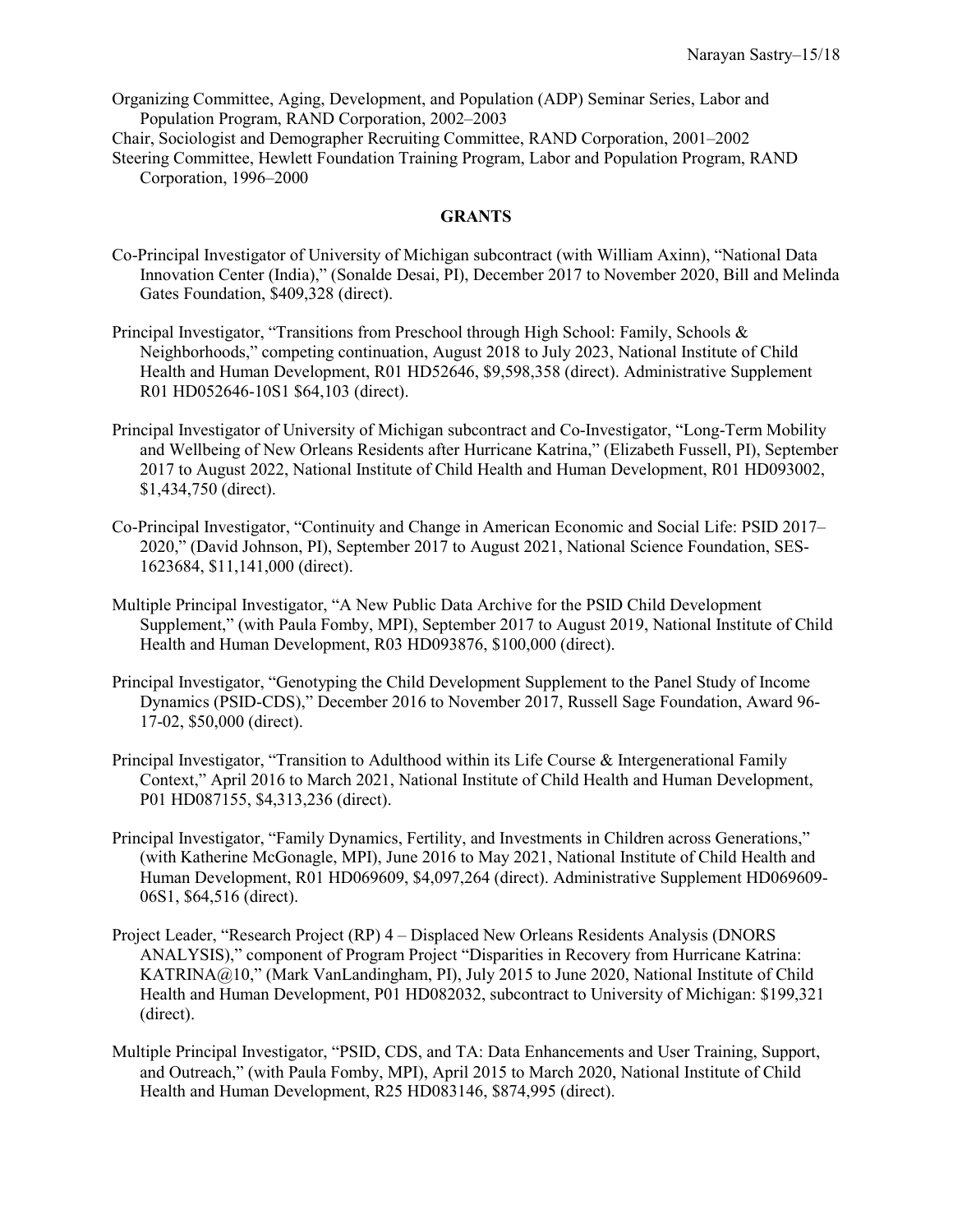- Principal Investigator, "Transitions from Preschool through High School: Family, Schools & Neighborhoods," competing continuation, August 2013 to July 2018, National Institute of Child Health and Human Development, R01 HD52646, \$6,621,401 (direct). First Administrative Supplement, R01 HD052646-06S1, \$128,617 (direct). Second Administrative Supplement R01 HD052646-08S1, \$64,339 (direct).
- Principal Investigator of University of Michigan subcontract and Co-Investigator, "L.A.FANS Integrated User Training and Support," (Anne R. Pebley, PI), September 2013 to June 2016, National Institute of Child Health and Human Development, R25 HD076814, \$510,807 (direct).
- Principal Investigator, "The Transition from Childhood into Adulthood among PSID Children, 2013 and 2015," March 2012 to February 2017, National Institute of Child Health and Human Development, R01 HD72493, \$2,500,000 (direct). Minority Supplement for Teri Rosales, R01 HD72493-03S1, \$114,175 (direct).
- Co-Principal Investigator, "Continuity and Change in American Economic and Social Life: The PSID 2012–2016," (Charles Brown, PI), March 2012 to February 2017, National Science Foundation, \$9,646,302 (direct).
- Principal Investigator, "Family Dynamics, Fertility, and Investments in Children across Generations," August 2011 to May 2016, National Institute of Child Health and Human Development, R01 HD69609, \$2,500,000 (direct).
- Principal Investigator, "Creating a Lifecourse Panel from Birth to Early Adulthood," August 2009 to June 2015, National Institute of Child Health and Human Development, R01 HD59779, \$2,078,239 (direct).
- Principal Investigator, "Emerging Disparities in Chronic Disease Risk among Young Adults," July 2008 to June 2014, National Institute of Child Health and Human Development, R01 HD58535, \$1,196,109 (direct).
- Principal Investigator, "Survey of New Orleans Residents Displaced by Hurricane Katrina," September 2008 to August 2015, National Institute of Child Health and Human Development, R01 HD59106, \$2,198,801 (direct).
- Principal Investigator (from December 2009, replacing Frank Stafford), "Children in Transition to Adulthood: Family and Sibling Connections," April 2007 to June 2012, National Institute of Child Health and Human Development, R01 HD033474, \$ 1,146,594 (direct, for period as PI).
- Principal Investigator, "Resettlement and Well-Being of New Orleans Residents after Hurricane Katrina," July 2008 to June 2012, National Institute of Child Health and Human Development, R21 HD59087, \$275,000 (direct).
- Co-Principal Investigator, "Neighborhood and Family Effects on Disparities in Chronic Disease," (Anne R. Pebley, PI), July 2008 to June 2012, National Institute of Child Health and Human Development, R01 HD58514, \$301,763 (direct).
- Investigator, "Continuity and Change in American Economic and Social life: The PSID 2007–2011," (Charles Brown, PI), March 2007 to February 2014, National Science Foundation, SES 0518943, \$19,097,611 (total).
- Principal Investigator (from December 2009, replacing Frank Stafford), "Transitions from Preschool through High School: Family, Schools & Neighborhoods," July 2007 to June 2011, National Institute of Child Health and Human Development, R01 HD52646, \$1,424,055 (direct, for period as PI).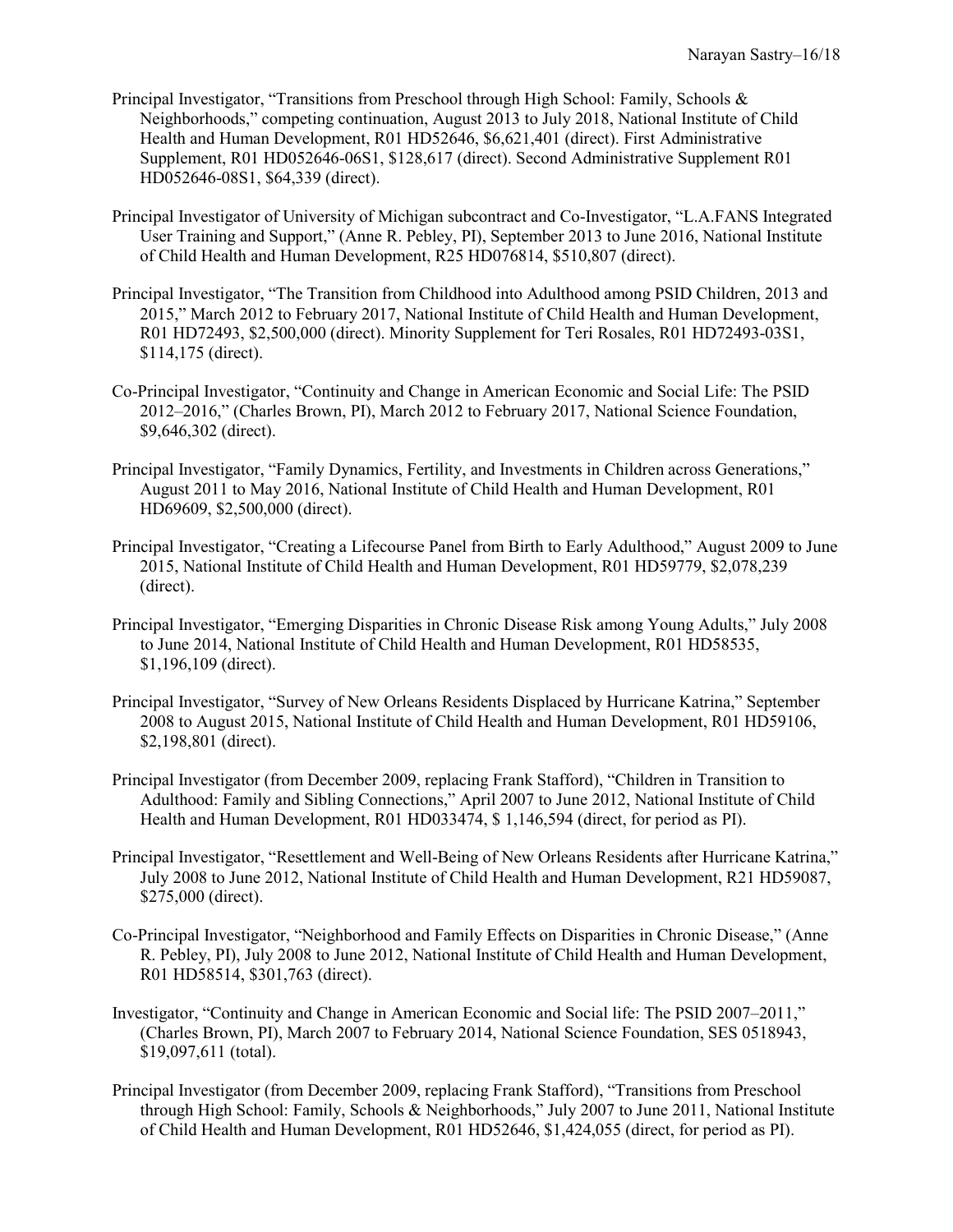- Co-Principal Investigator, "Socioeconomic Disparities in Young Adult Health," (Jon Hussey, PI), July 2009 to June 2011, National Institute of Child Health and Human Development, R01 HD57073, \$156,512 (direct).
- Principal Investigator, "Administrative Supplement to the Survey of New Orleans Residents Displaced by Hurricane Katrina," October 2009 to September 2010, National Institute of Child Health and Human Development, R01 HD59106, \$199,414 (direct).
- Co-Principal Investigator, "Neighborhood Effects on Children's Health and Access to Care," (with Anne R. Pebley), September 2007 to August 2010, Maternal and Child Health Bureau, Health Resources and Services Administration, U.S. Department of Health and Human Services, R40 MC08726, \$754,444 (total).
- Principal Investigator, "The Displaced New Orleans Residents Pilot Study," December 2007 to November 2009, National Institute on Child Health and Human Development, R21 HD57608, \$275,000 (direct).
- Principal Investigator, "Neighborhood and Family Effects on Stress and Health," October 2004 to September 2009, National Institute of Environmental Health Sciences, R01 ES13907, \$2,236,705 (direct). Administrative supplement \$88,410 (direct).
- Principal Investigator, "Biomarkers of Stress and Health for Los Angeles Children," June 2005 to March 2009, National Institute on Child Health and Human Development, R01 HD49865, \$630,000 (direct).
- Principal Investigator, "Research and Policy Analysis Using the Displaced New Orleans Residents Pilot Survey," June 2007 to November 2008, The Pew Charitable Trusts through the RAND Gulf States Policy Institute, \$119,683 (total).
- Principal Investigator, "Socioeconomic and Ethnic Disparities in Adult Health," December 2003 to November 2008, National Institute of Aging, R01 AG22005, \$4,748,570 (direct).
- Principal Investigator, "Dislocation and Return of New Orleans Residents after Hurricane Katrina," November 2007 to October 2008, Russell Sage Foundation, \$35,000 (total).
- Co-Principal Investigator, "Los Angeles Family and Neighborhood Survey Wave 2," (with Anne R. Pebley), December 2003 to November 2008, National Institute on Child Health and Human Development, R01 HD35944, \$7,577,947 (direct).
- Principal Investigator, "Models of Birthweight and Low Birthweight," July 2003 to June 2005, National Institute on Child Health and Human Development, R03 HD44628, \$100,000 (direct).
- Principal Investigator, "Residential Mobility and Tracking of Adults," December 2002 to November 2004, National Institute on Aging, R03 AG21596, \$100,000 (direct).
- Principal Investigator, "Neighborhood Effects on Children's Well-Being," February 2002 to January 2006, National Institute on Child Health and Human Development, R01 HD41486, \$900,000 (direct). Minority Supplement for Sandraluz Lara-Cinisomo, R01 HD41486-S, \$246,588 (direct).
- Co-Principal Investigator, "Neighborhood Effects, Poverty, and the Well-Being of Children," (with Anne R. Pebley), component of "UCLA Project on Spatial Aspects of Inequality," (Robert D. Mare, PI), January 2002 to December 2004, Russell Sage Foundation, Grant 83-02-02, \$70,407 (direct).
- Principal Investigator, "Community Effects on Child Health," July 2000 to June 2003, National Institute on Child Health and Human Development, R01 HD38556, \$337,500 (direct).